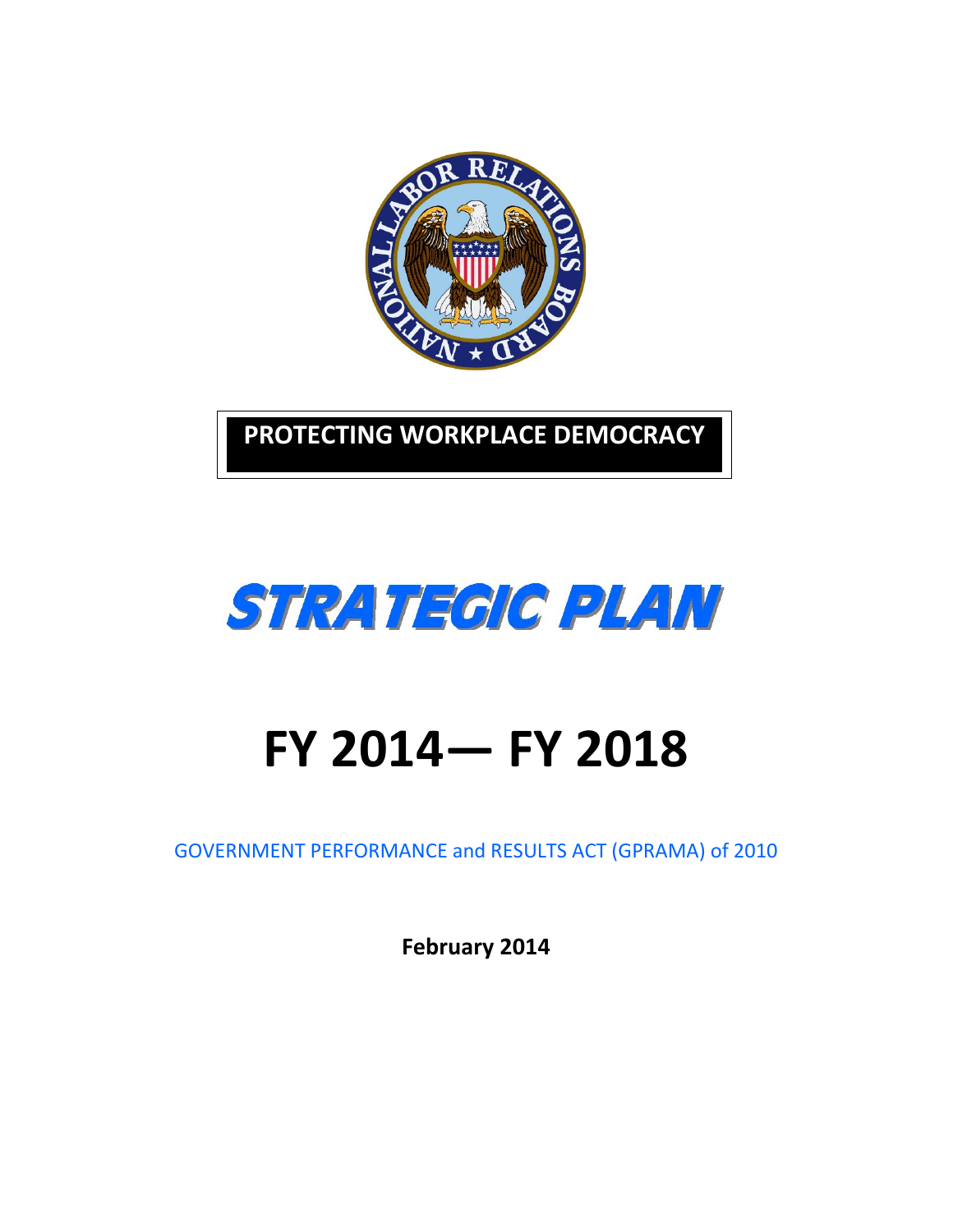# **Table of Contents**

| GOAL #1 (MISSION): PROMPTLY AND FAIRLY INVESTIGATE, PROSECUTE, AND RESOLVE UNFAIR    |  |
|--------------------------------------------------------------------------------------|--|
| GOAL # 2 (MISSION): PROMPTLY AND FAIRLY RESOLVE ALL QUESTIONS CONCERNING             |  |
|                                                                                      |  |
| GOAL #4 (SUPPORT): MANAGE AGENCY RESOURCES IN A MANNER THAT INSTILLS PUBLIC TRUST  9 |  |
|                                                                                      |  |
|                                                                                      |  |
|                                                                                      |  |
|                                                                                      |  |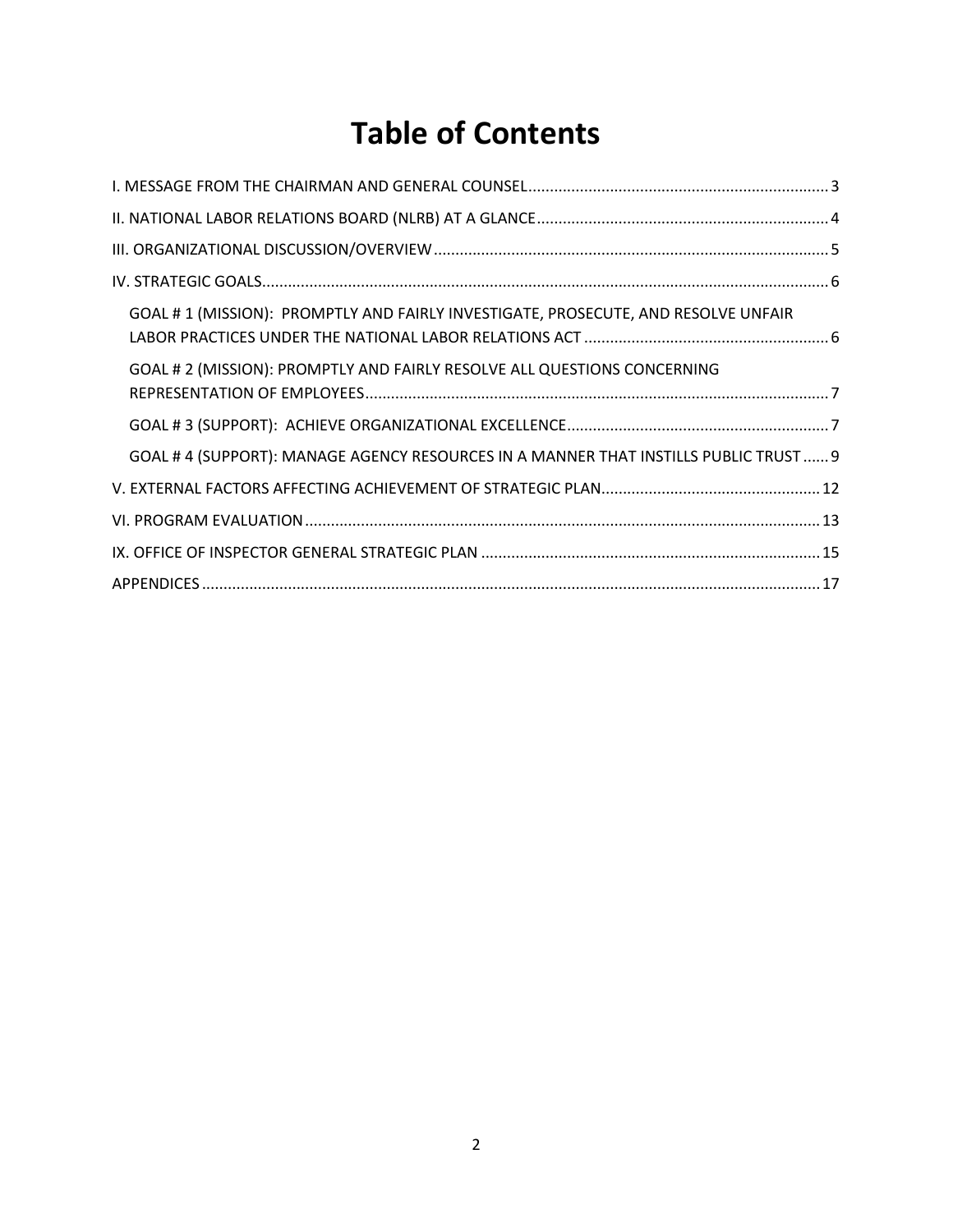#### <span id="page-2-0"></span>**I. MESSAGE FROM THE CHAIRMAN AND GENERAL COUNSEL**

On behalf of the National Labor Relations Board, we are pleased to present the NLRB's Strategic Plan for Fiscal Years 2014-2018. This updated strategic plan includes the NLRB's strategic goals, objectives, initiatives, strategies and associated performance measures for managing operations and assessing the NLRB's achievements.

The NLRB is an independent federal agency established in 1935 to promote workplace democracy and, in the words of President Franklin Delano Roosevelt, "to foster the development of the employee contract on a sound and equitable basis." For more than 75 years, the NLRB has been at the forefront of the effort to promote and protect the rights and obligations of employers, unions, and employees under the National Labor Relations Act. This revised Strategic Plan will enable the NLRB to be at the forefront of best practices for long-range planning.

The updated Strategic Plan also includes information to make the American people aware of the direction that the Agency intends to take in order to improve its operations and enhance its performance.

This Strategic Plan includes the two mission-related goals that appeared in the prior plan and adds two supporting goals to help achieve our mission and vision. It addresses the Agency's current challenges as well as outlining what we hope to accomplish. Through use of the performance measures for the supporting goals, as well as the mission-related goals, the NLRB aims to demonstrate transparency and accountability, along with providing a way to assess its progress.

In drafting this Strategic Plan, the NLRB strove to use plain language to provide clarity. We hope this will allow the public to have a more complete understanding of our mission and work, as well as the strategic planning process.

The NLRB will continue to face ongoing challenges, including budgetary constraints. We are prepared to meet them. This updated Strategic Plan will help ensure that we continue to excel in promoting workplace democracy in our nation and in fulfilling the promise of the National Labor Relations Act.

Chairman General Counsel

Mark Gaston Pearce **Richard F. Griffin, Jr. Richard F. Griffin, Jr.**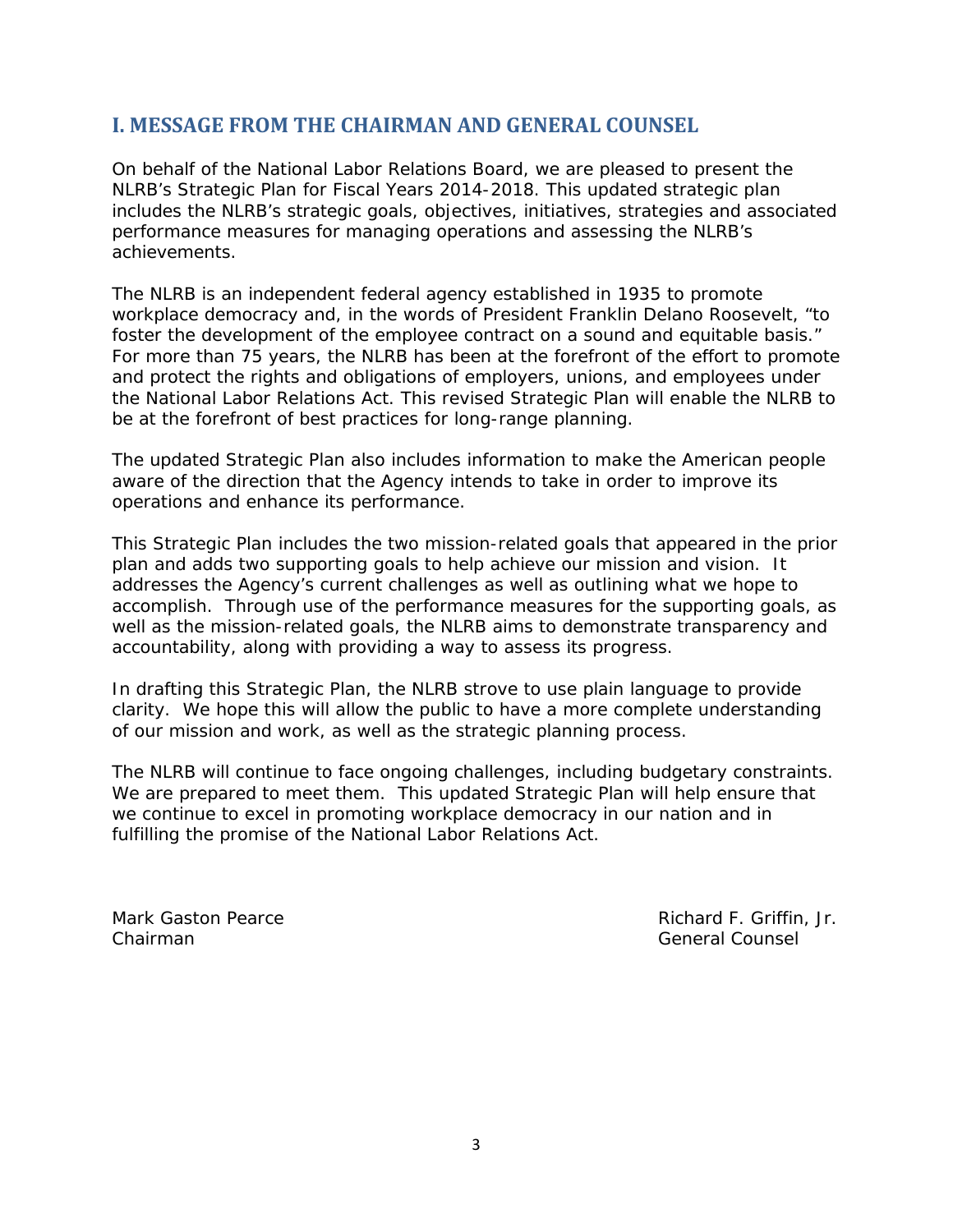### <span id="page-3-0"></span>**II. NATIONAL LABOR RELATIONS BOARD (NLRB) AT A GLANCE**

| <b>FISCAL YEAR 2013 INFORMATION</b> |                     |  |  |  |  |
|-------------------------------------|---------------------|--|--|--|--|
| Established:                        | 1935                |  |  |  |  |
| Number of Employees:                | Approximately 1,620 |  |  |  |  |
| <b>Overall Case Intake:</b>         | 24.046              |  |  |  |  |
| Unfair Labor Practice Cases:        | 21,394              |  |  |  |  |
| <b>Representation Cases:</b>        | 2,652               |  |  |  |  |
| Public Inquiries:                   | 86,215              |  |  |  |  |
| Toll Free Phone Inquiries:          | 37,970              |  |  |  |  |
|                                     |                     |  |  |  |  |

#### **NLRB MISSION**

Protecting workplace democracy and the rights of employees, unions and employers under the National Labor Relations Act, in order to promote commerce and strengthen the Nation's economy.

#### **NLRB VISION**

Achieving our mission through a highly motivated, talented and diverse workforce and effective and efficient stewardship of resources.

#### **STRATEGIC GOALS**

1. Promptly and fairly investigate, prosecute and resolve unfair labor practices under the National Labor Relations Act

2. Promptly and fairly resolve all questions concerning representation of employees

3. Achieve Organizational Excellence

4. Manage agency resources in a manner that instills public trust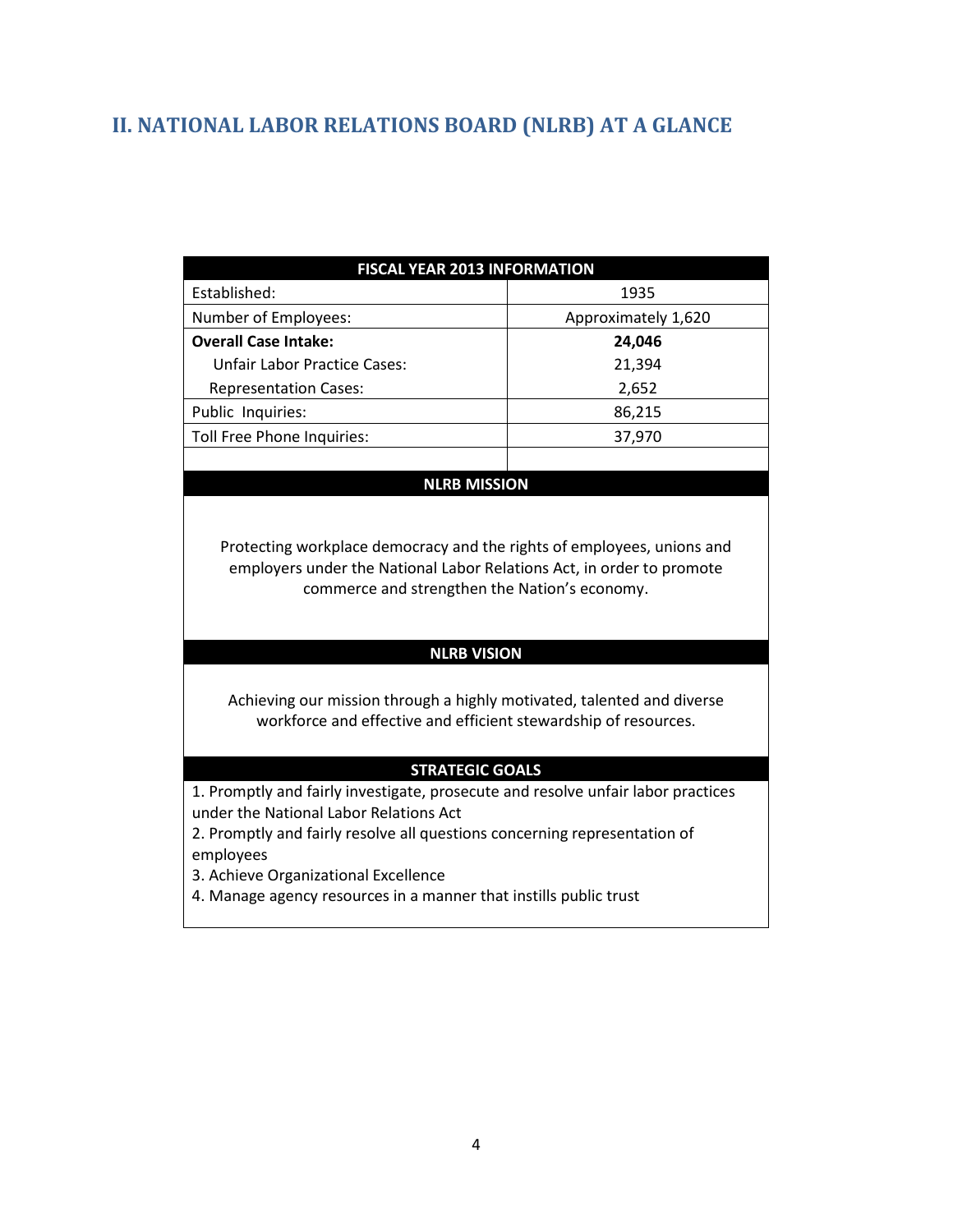### <span id="page-4-0"></span>**III. ORGANIZATIONAL DISCUSSION/OVERVIEW**

The National Labor Relations Board (NLRB) is an independent federal agency created in 1935 to administer and enforce the National Labor Relations Act (NLRA). The NLRA is the primary federal statute governing the labor relations of employees and employers in the private sector. The NLRA protects the right of employees to associate together for the purpose of negotiating the terms and conditions of their employment or for other mutual aid or protection aimed at advancing their interests as employees. It seeks to eliminate certain unfair labor practices on the part of employers and unions, in order to promote commerce and strengthen the Nation's economy.

The NLRB has two primary functions:

- To conduct secret-ballot elections among employees to determine whether or not the employees wish to be represented by a union; and
- To investigate, prosecute, and resolve statutorily defined unfair labor practices by employers and unions.

The Board also may engage in rulemaking as necessary to carry out the provisions of the NLRA.

Top Agency leadership consists of the five Board Members and the General Counsel, each of whom is appointed by the President with the advice and consent of the Senate. The President designates one of the five Board Members as Chairman. Day-to-day management of the Agency is divided between the Chairman, the full Board, and the General Counsel. Board members serve staggered five-year terms and the General Counsel serves a term of four years.

The NLRA assigns separate and independent responsibilities to the Board and the General Counsel. The General Counsel's role is chiefly prosecutorial.

The five-member Board primarily acts as a quasi-judicial body in deciding cases on the basis of formal records in administrative proceedings.

Neither the Board nor the General Counsel may initiate cases or investigations. All NLRB proceedings originate with the filing of charges or petitions by employees, labor unions, employers or other private parties. Unlike other federal agencies, Board remedial orders are not self enforcing. There is no time limit requiring parties to petition for court review. If the parties do not voluntarily comply with Board orders remedying unfair labor practices, the Board must request that the appellate courts enforce its orders.

The Board and the General Counsel maintain a headquarters in Washington, D.C.,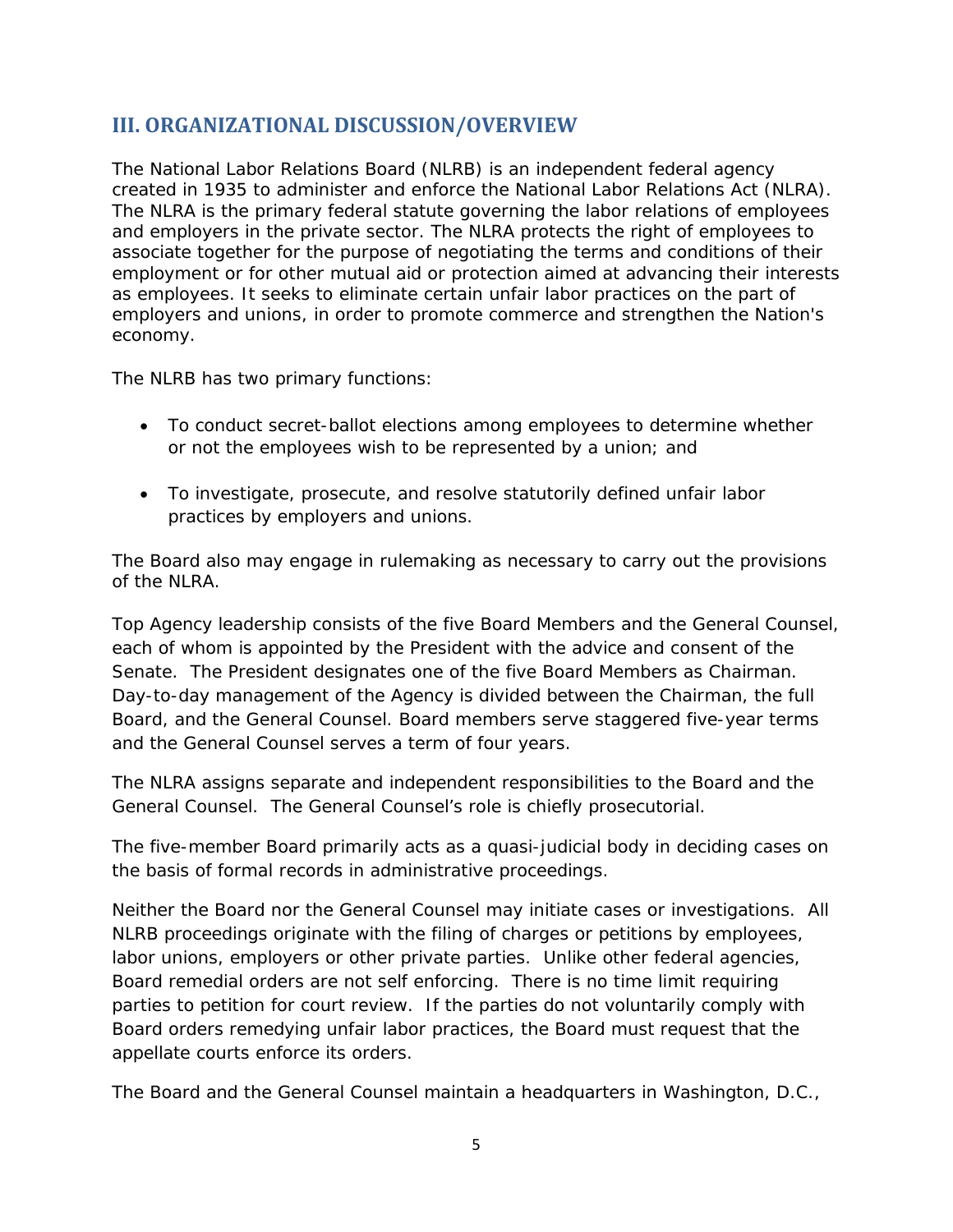and the Agency also maintains a network of Field offices and three satellite offices of administrative law judges. Approximately 70 percent of the Agency's staff is employed in the field, where all unfair labor practice charges and representation petitions are initiated. Currently, the Field offices include 26 Regional Offices, 9 Sub-Regional Offices, and 16 Resident Offices.

#### <span id="page-5-0"></span>**IV. STRATEGIC GOALS**

*For detailed information regarding the performance measures please see Appendix A.* 

### <span id="page-5-1"></span>**GOAL # 1 (MISSION): PROMPTLY AND FAIRLY INVESTIGATE, PROSECUTE, AND RESOLVE UNFAIR LABOR PRACTICES UNDER THE NATIONAL LABOR RELATIONS ACT**

#### **Objective 1: Achieve established performance measures for the resolution of unfair labor practice charges.**

**Initiative 1:** Achieve established performance measures for the resolution of all meritorious unfair labor practice charges.

**Measure 1:** The percentage of all meritorious unfair labor practice charges resolved by settlement or compliance with a Board Order or Court judgment within 365 days of the filing of the charge.

**Initiative 2:** Achieve established performance measures for the resolution of all unfair labor practice charges.

**Measure 1:** The percentage of all unfair labor practice charges resolved by withdrawal, dismissal, settlement, or compliance with a Board Order or Court judgment within 120 days of the filing of the charge.

#### **Objective 2: Ensure that all matters before the Agency are handled in a fair and consistent manner.**

**Initiative 1:** Conduct annual quality reviews of Regional unfair labor practice case files and institute modifications to case processing as appropriate.

#### **Management Strategies:**

- Maintain and enhance alternative decision-making procedures to expedite Board and ALJ decisions in unfair labor practice cases.
- Utilize Compliance Unit to identify and coordinate compliance in merit cases.
- Maintain and enhance existing interregional assistance programs to ensure that unfair labor practice cases in offices with backlogs are transferred to offices with available staff.
- Share best practices in unfair labor practice processing to assist regions in resolving unfair labor practice case issues promptly and fairly.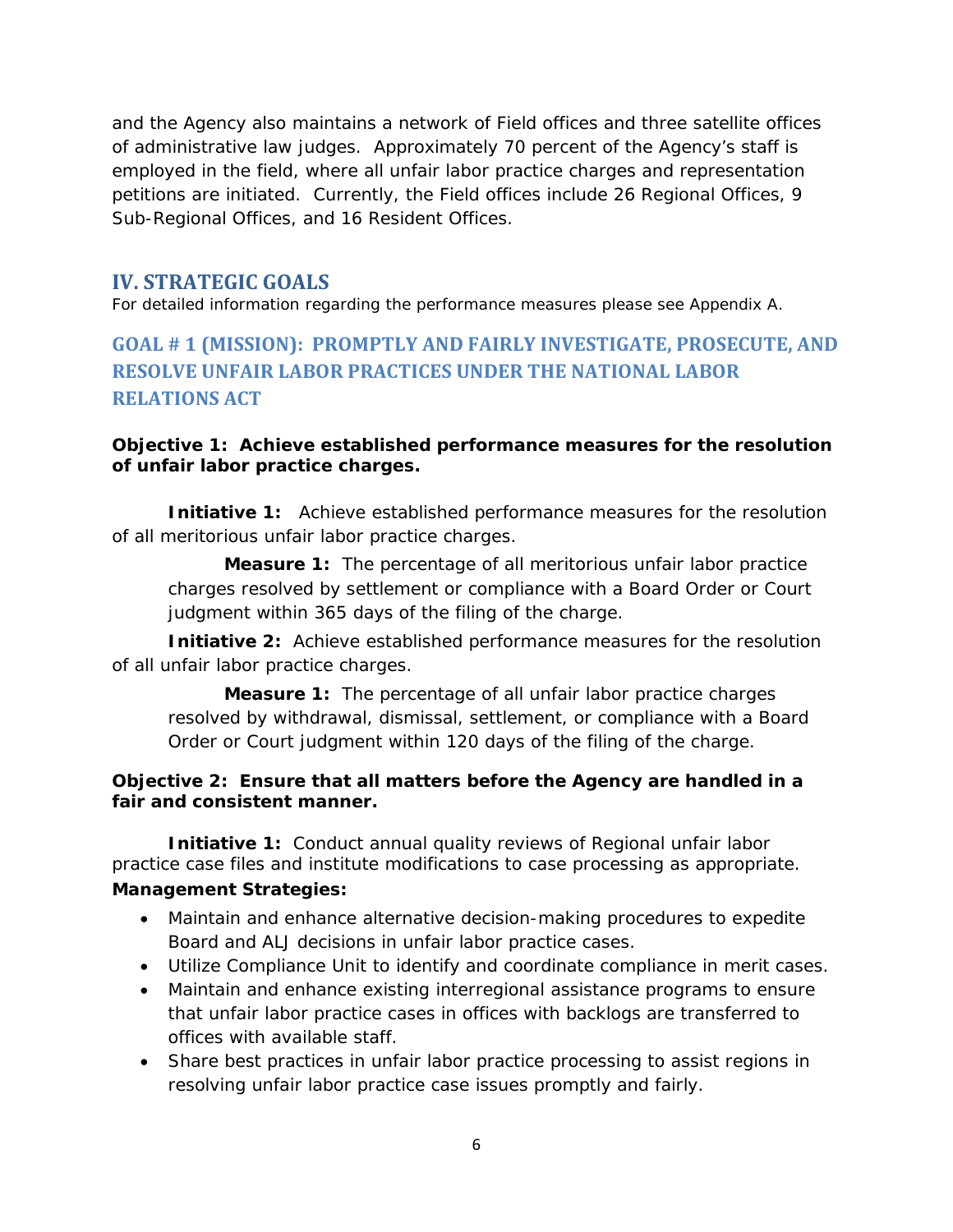### <span id="page-6-0"></span>**GOAL # 2 (MISSION): PROMPTLY AND FAIRLY RESOLVE ALL QUESTIONS CONCERNING REPRESENTATION OF EMPLOYEES**

#### **Objective 1: Achieve established performance measures for the resolution of all questions concerning representation of employees.**

**Initiative 1:** Achieve established performance measures for the resolution of representation cases.

**Measure 1:** The percentage of representation cases resolved within 100 days of filing the election petition.

#### **Objective 2: Ensure that all matters before the Agency are handled in a fair and consistent manner.**

**Initiative 1:** Conduct annual quality reviews of Regional representation case files and institute modifications to case processing as appropriate.

#### **Management Strategies:**

- Maintain and enhance alternative decision-making procedures to expedite Board decisions in representation cases.
- Maintain and enhance existing interregional assistance programs to ensure that representation cases in offices with backlogs are transferred to offices with available staff.
- Identify and utilize procedures to ensure careful and timely processing of Requests for Review, Special Appeals, and Hearing Officer Reports.
- Share best practices in representation case processing to assist regions in resolving representation case issues promptly and fairly.

#### <span id="page-6-1"></span>**GOAL # 3 (SUPPORT): ACHIEVE ORGANIZATIONAL EXCELLENCE**

#### **Objective 1: Recruit, develop, and retain a highly motivated, talented, and diverse workforce to accomplish our mission.**

**Initiative 1:** Invest in and value all employees through professional development, workplace flexibilities, fair treatment, and recognition.

#### **Management Strategies:**

- Maintain a current human capital plan that includes human capital goals, objectives, and strategies and a workforce plan that is consistent with the Human Capital Assessment and Accountability Framework (HCAAF) of the Office of Personnel Management (OPM).
- Ensure that the Agency's performance management system is results oriented and aligned with the Agency's goals and objectives.
- Demonstrate significant improvement in OPM's assessment of the Agency's performance management system.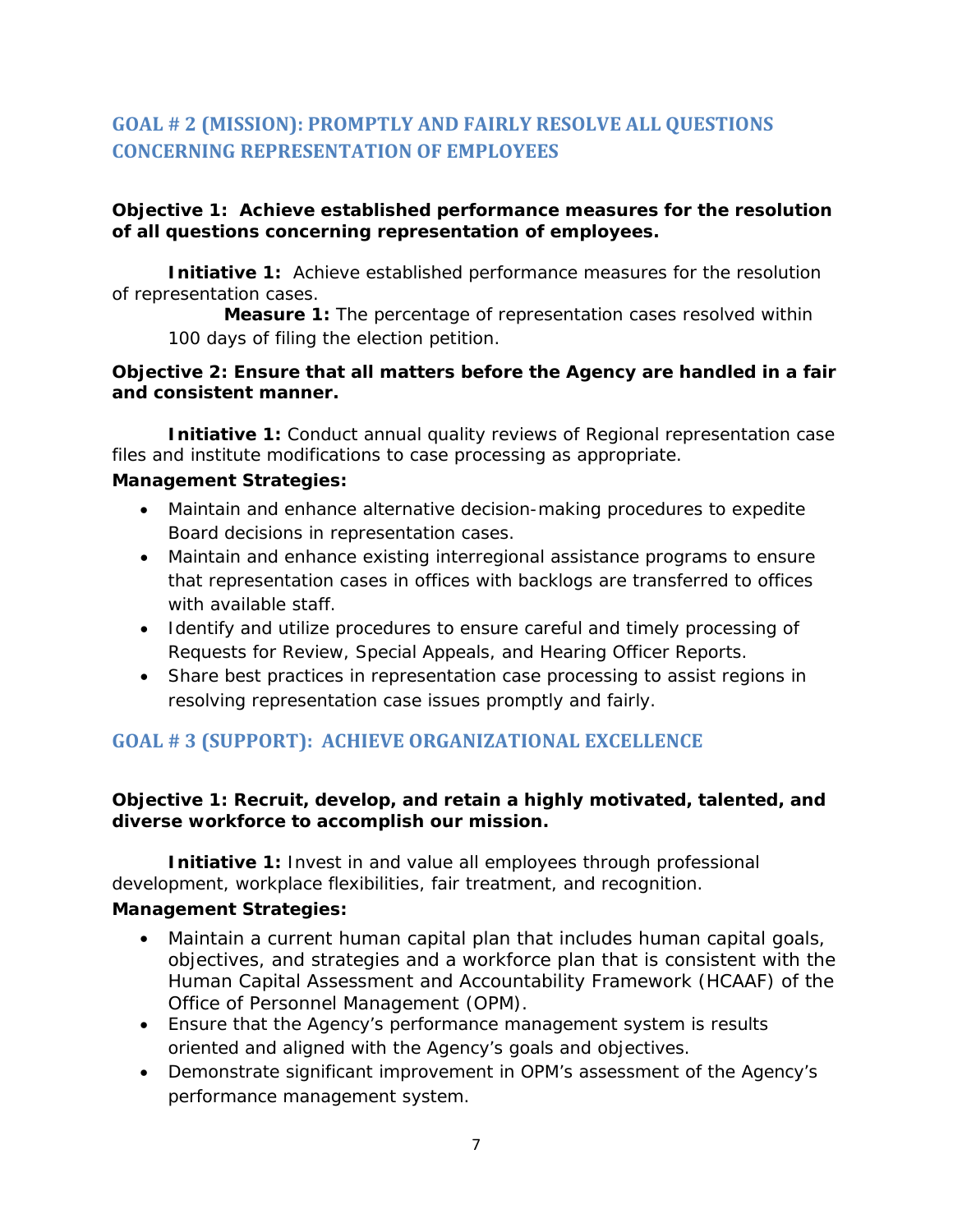- Ensure that managers collaborate with the Agency's employees and unions to implement Agency policies and collective bargaining agreements concerning workplace flexibilities.
- Reduce the number of pending background investigations by 20% each year.
- Enhance employee development and learning opportunities through Skillport, Training Tuesdays, and other blended media.
- Identify, through updating the workforce plan, core competencies for managers and actions necessary to close skill gaps as required by OPM.

**Initiative 2:** Develop and implement recruitment strategies to ensure a highly qualified and diverse workforce.

#### **Management Strategies:**

- Comply with OPM's hiring reform, which tracks time spent to fill vacancies.
- Identify areas in which the Agency can enhance its diversity and talent through annual analysis of MD-715 guidance.
- Attract qualified and diverse applicants, including veterans and persons with disabilities, by following OPM and Equal Employment Opportunity Commission (EEOC) guidance and utilizing best practices of similar agencies.
- Establish working relationships with veterans groups and Veterans Administration and Department of Labor veterans programs to ensure that outreach efforts to veterans are consistent with OPM, congressional and Presidential directives.

#### **Objective # 2: Promote a culture of professionalism, mutual respect, and organizational pride.**

**Initiative 1:** Improve employee satisfaction and employee engagement. **Management Strategies:**

- Improve internal communications.
- Identify and implement strategies to increase the number of employees who respond to the Federal Employee Viewpoint Survey.
- Identify and implement strategies to increase the percentage of Federal Employee Viewpoint Survey responders who are satisfied or very satisfied.
- Develop a collaborative program to encourage employee creativity and innovation, including the Agency's suggestion program.
- Utilize internal and external recognition programs to acknowledge employee contributions (for example: Honorary Awards).

**Initiative 2:** Ensure that employees are aware of the Agency's mission and how they contribute to its accomplishments.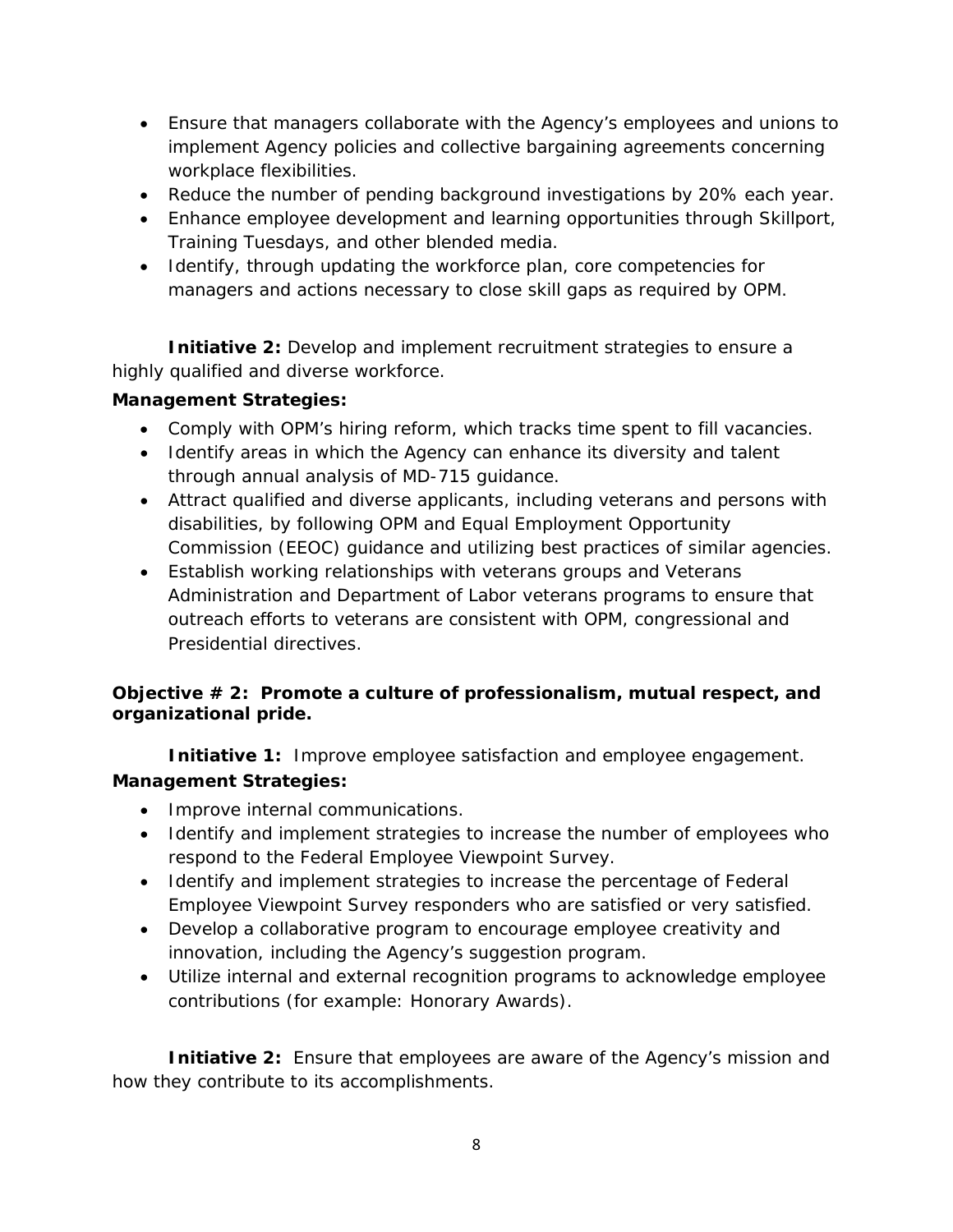#### **Management Strategies:**

- Review and enhance the employee on boarding program.
- Ensure that each employee is provided with a performance plan and a clear understanding of management's expectations.
- Enhance publicity of significant organizational accomplishments.

**Initiative 3:** Cultivate and promote Agency programs that encourage collaboration, flexibility, diversity and mutual respect to enable individuals to contribute to their full potential.

#### **Management Strategies:**

- Demonstrate leadership accountability, commitment, and involvement regarding diversity and inclusion.
	- o Fully and timely comply with all federal laws, regulations, executive orders, management directives and policies related to promoting diversity and inclusion in the workplace.
	- o Provide on-going diversity and inclusion training for senior leadership.
	- o Evaluate all levels of management on their proactivity in maintaining an inclusive work environment.
- Involve employees as participants and responsible agents of diversity, mutual respect and inclusion.
	- o Reassess Agency mentoring programs to ensure they are used as tools to maintain a diverse workforce by affording a consistency of opportunity throughout all organizational units.
	- o Explore the use of employee affinity groups at headquarters and in regional offices for recruitment, retention and developmental activities.
- Encourage participation in special emphasis observances.

## <span id="page-8-0"></span>**GOAL # 4 (SUPPORT): MANAGE AGENCY RESOURCES IN A MANNER THAT INSTILLS PUBLIC TRUST**

**Objective # 1: Use information and technology to monitor, evaluate, and improve programs and processes in order to accomplish the agency's mission and increase transparency.**

**Initiative 1**: Improve the productivity of the Agency's case management by standardizing business processes in a single unified case management system.

**Measure 1:** Complete the deployment of the Next Generation Case Management System (NxGen), replacing 11 separate legacy systems, to all Agency mission offices during FY 2015.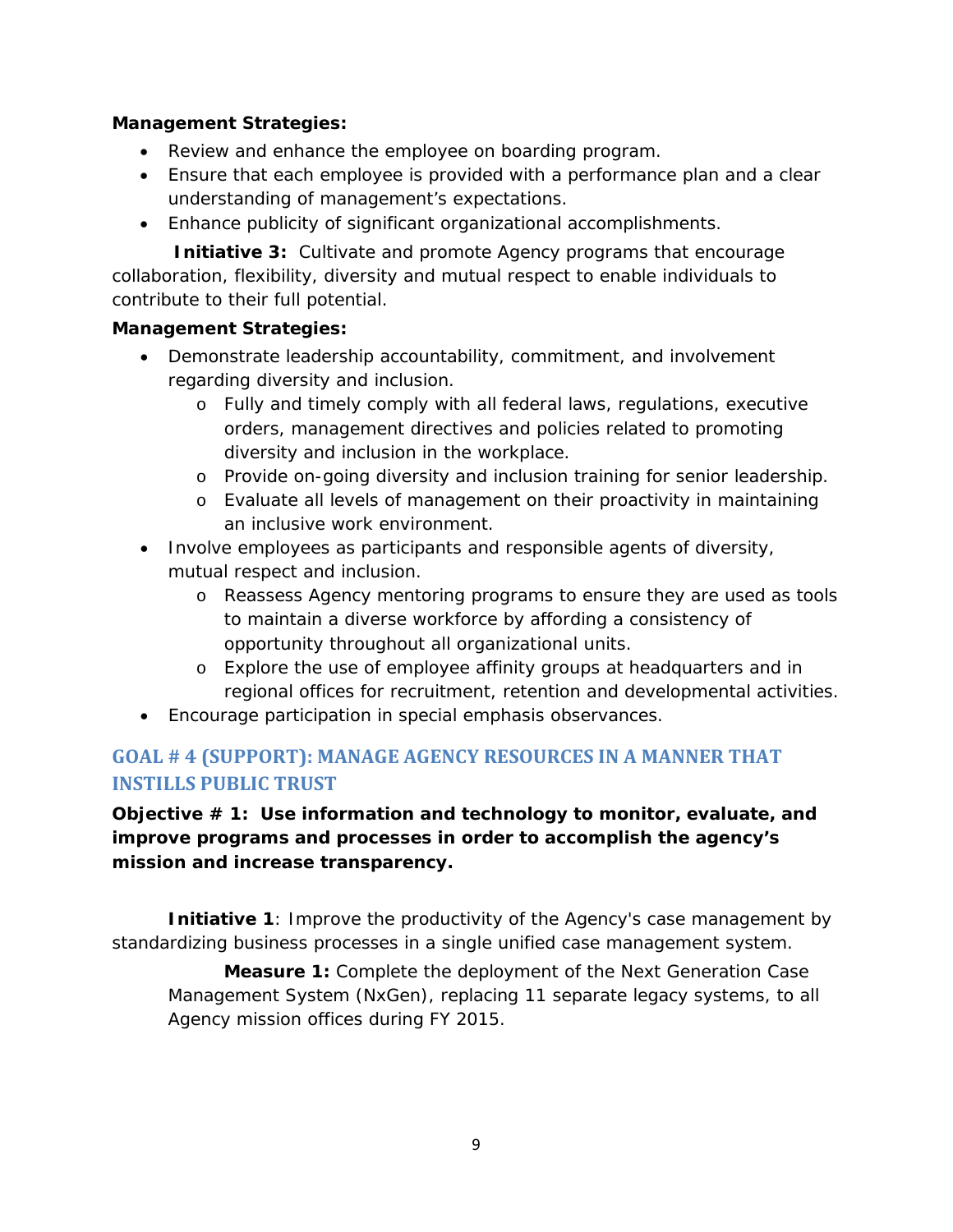**Measure 2:** Increase the rates of electronic service, delivery, and filings, thereby reducing the paperwork burden on constituents, including individuals, labor unions, businesses, government entities and other organizations.

**Measure 3:** Increase the information shared electronically with the public, making the Agency's case processes more transparent.

#### **Management Strategies**:

- Focus on most critical business needs first.
- Split projects into smaller, simpler segments with clear deliverables.
- Employ ongoing, transparent project oversight from the NxGen Integrated Project Team.

**Initiative 2:** Achieve more effective and efficient program operations in the NLRB administrative functions by automating and improving processes and information sharing within the Agency.

**Measure 1:** Streamline the Agency transactional processes by providing employees ready access to the tools, data and documents they require from anywhere, at any time.

**Measure 2:** Create a modern single unified communications platform and network to empower Agency personnel to communicate with voice, video and data from all locations including the office, at home and on the road by FY 2016.

**Measure 3:** Create a dynamic social collaborative environment for employee engagement.

#### **Management Strategies:**

- Focus on most critical business needs first.
- Split projects into smaller, simpler segments with clear deliverables.
- Increase information sharing within the Agency through mechanisms that are easy for employees to contribute to and access.
- Employ ongoing, transparent project oversight from the Administrative Systems Integrated Project Team.

**Initiative 3:** Effective management of fiscal resources.

**Measure 1**: Produce financial reports as required by OMB, Treasury, and Congress.

**Measure 2**: Conduct annual training of allowance holders.

**Measure 3:** Conduct training for new allowance holders within 90 days of on boarding.

**Measure 4:** Increase transparency in enterprise financial reporting.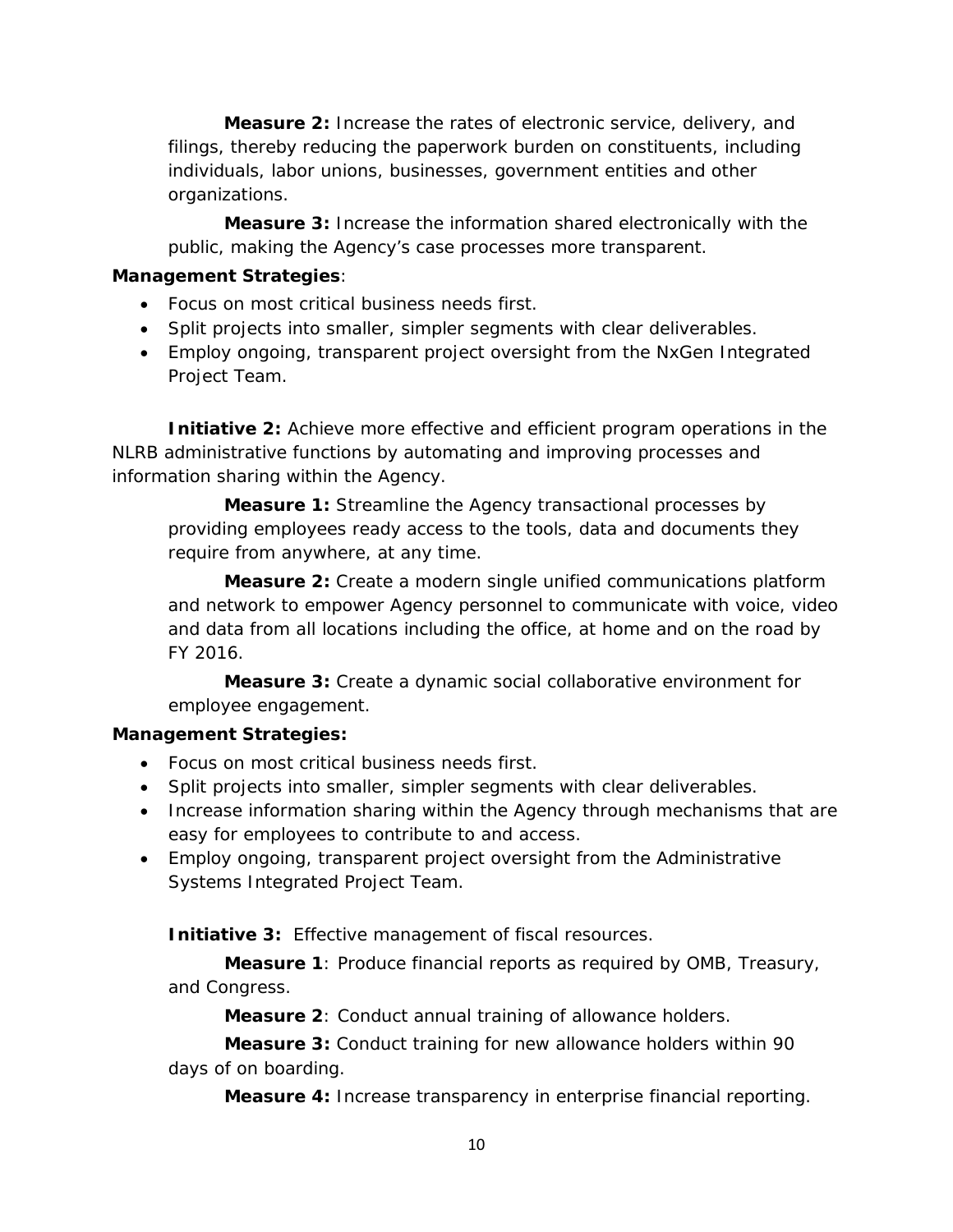**Measure 5:** Increase use of strategic sourcing, purchase card program, and in sourcing to minimize waste and abuse.

**Measure 6:** Increase number of awards given to minority business enterprises.

#### **Objective #2: Evaluate and improve the Agency's Outreach Program**

**Initiative 1:** Enhance Agency's Outreach Program.

#### **Management Strategies:**

- Employ further non-traditional outreach to the following populations:
	- o Immigration Population
	- o Youth
- Engage with organizations, such as those listed below, to better educate workers and employers:
	- o Letters of Agreement (LOA) with embassies
	- o Joint outreach with sister agencies
	- o Memorandums of Understanding (MOU) with other agencies related to coextensive investigations
- Focus on Protected Concerted Activity vs. Union Activity:
	- o Expanded usage of the NLRB's social network
	- o Additional information on NLRB public website
	- o Broader use of NLRB Smartphone app and other technology
	- o Use of Internet technology, such as YouTube
	- o Development and internal posting of more informational materials for use by board agents at recruitment and outreach events

#### **Objective # 3: Conduct all internal and external Agency business in an ethical and timely manner.**

**Initiative 1:** Promote an ethical culture within the NLRB through leadership, awareness, resources, and oversight.

**Measure 1:** Involve Agency leadership promoting visibility of NLRB Ethics Program.

**Measure 2:** Increase employee awareness of ethics responsibilities by maintaining an education program that reaches all NLRB employees at all levels.

**Measure 3:** Respond to 85% of ethics inquiries within 5 days of receipt.

**Measure 4:** Review and certify financial disclosure reports within 60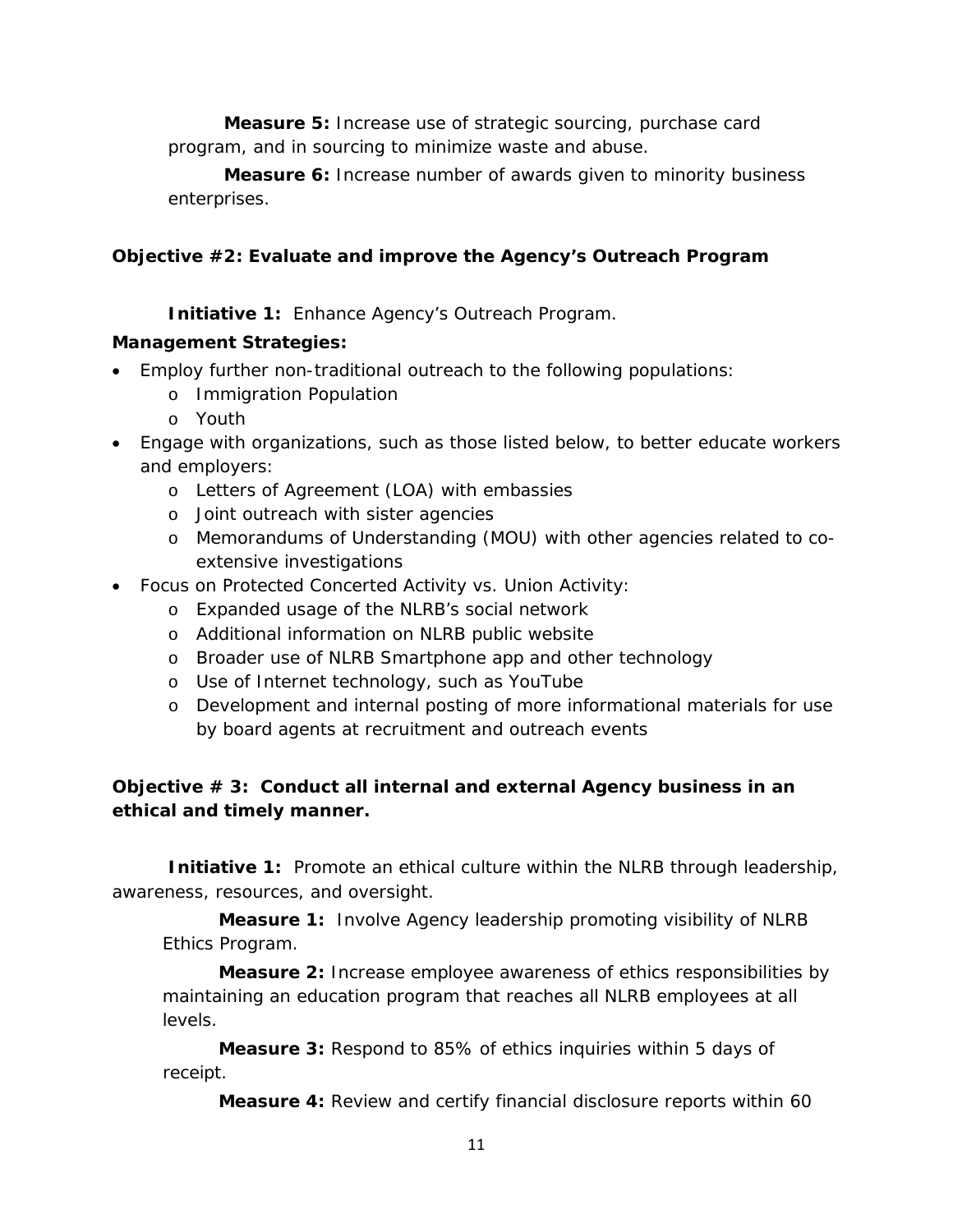days of receipt and notify filers of real or potential conflicts.

**Measure 5:** Use technology to improve financial disclosure reporting and review process.

**Initiative 2:** Respond to internal audits in a timely manner.

**Measure 1:** Prepare responses to internal audit reports as required by the auditor, meeting the deadlines specified in the reports.

**Initiative 3:** Respond to external audits in a timely manner.

**Measure 1:** Prepare responses to external audit reports as required by the auditor, meeting the deadlines specified in the reports.

**Initiative 4:** Respond to FOIA and other public inquiries in a timely manner.

**Measure 1:** Respond to initial FOIA requests within 20 working days.

**Measure 2:** Seek a statutory extension for less than 15% of requests.

**Measure 3:** Respond to statutory appeals within 20 working days.

**Measure 4:** Seek a statutory extension for less than 20% of appeals.

### <span id="page-11-0"></span>**V. EXTERNAL FACTORS AFFECTING ACHIEVEMENT OF STRATEGIC PLAN**

Various factors can affect each goal, objective, and performance measure contained in the NLRB's strategic plan. These factors include budget, case intake, settlements, Board member vacancies, and the potential effect of statutory changes.

#### **BUDGET**

Our goals and measures assume full funding of Agency budgets as submitted by the President to Congress. As a labor-intensive agency, over 90% of our budget is dedicated to fixed costs, including about 80% for salaries and benefits. If less than the full funding requested is authorized, the Agency's ability to produce the results and benefits set forth in this plan will be limited.

#### CASE INTAKE

While the Agency projects caseload based on known factors and recent history, it cannot control the number of cases filed. Public perceptions about unionization and the role of the Agency, employment trends, stakeholder strategies, globalization of the economy, industrial economic trends, corporate reorganizations and the level of labor-management cooperation efforts can all have an impact on case intake and the complexity of the work. Difficult issues can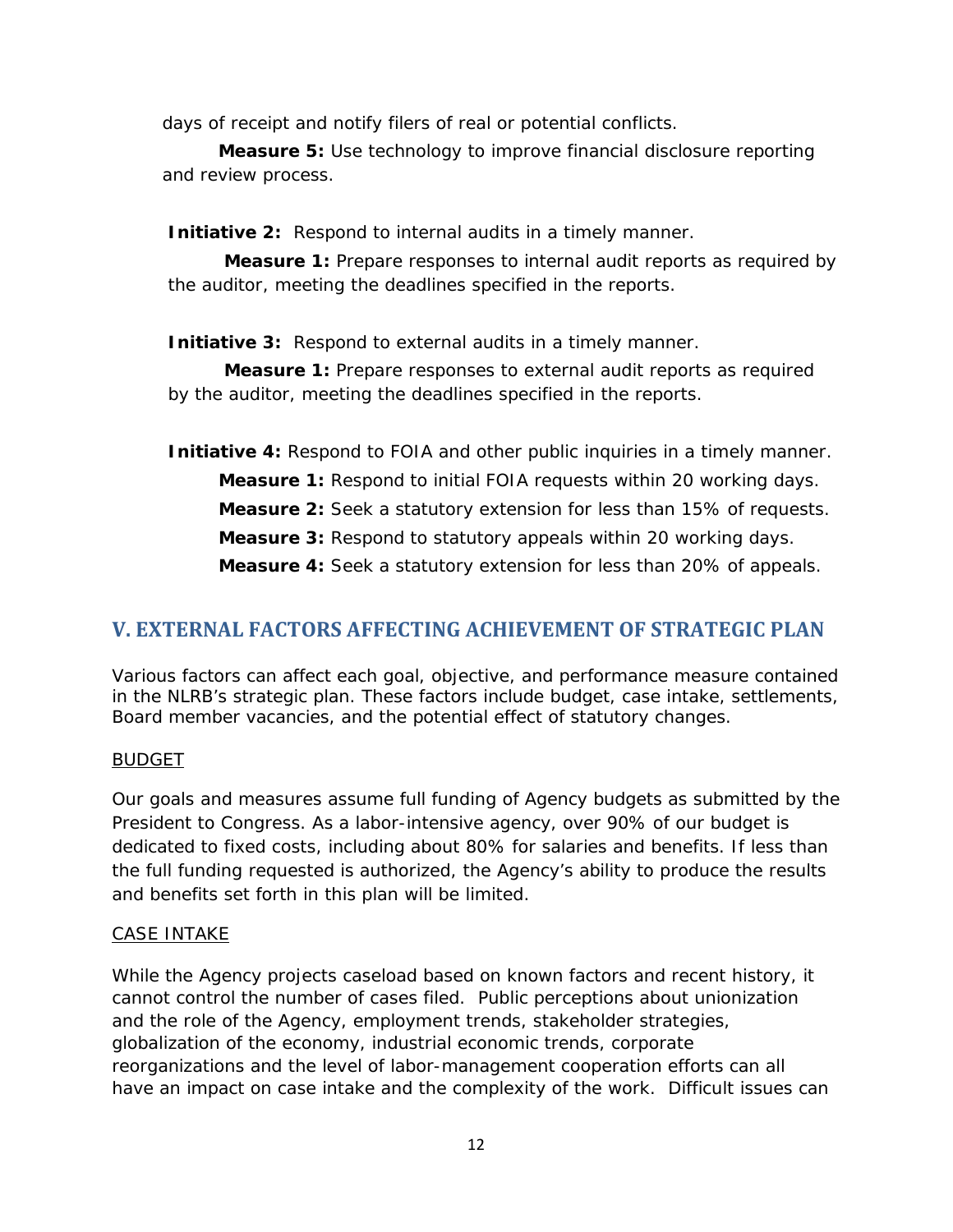arise when companies relocate or close, dissipate or hide assets, file for bankruptcy, reorganize or operate through a different corporate entity. An unexpectedly large increase in intake or in the complexity of issues would likely result in significant delays in processing cases.

#### **SETTLEMENTS**

While the Agency has experienced outstanding success in achieving voluntary resolutions of representation and ULP cases and litigating cases, it cannot control the desires of the other parties. Parties may conclude that litigation serves their strategic interests. The Agency's procedures provide for administrative hearings, briefs and appeals. Disputes cannot always be resolved informally or in an expeditious manner. It is estimated that a one percent drop in the settlement rate will cost the Agency more than \$2 million as the process becomes formal and litigation takes over.

#### BOARD MEMBER VACANCIES

The timely nomination of Presidential appointees and their confirmation by the Senate is another factor outside the control of the Agency. A failure to timely appoint and confirm Board Members can lead to Board Member vacancies for months at a time, affecting the Board's ability to issue decisions. The adverse impact of operating with less than a full Board was fully described in the Congressional hearings conducted by the Government Reform and Oversight Committee. Having a full complement of members increases the Agency's ability to achieve its goals and measures.

#### <span id="page-12-0"></span>**VI. PROGRAM EVALUATION**

It is difficult for an Agency such as the NLRB to measure "outcomes" in the sense intended by the authors of the Government Performance and Results Act. In the representation case area, the Agency does not control or seek to influence the results of elections, but strives instead to ensure the rights of employees to freely and democratically determine, through a secret ballot election, whether they wish to be represented by a labor organization. In the unfair labor practice area, the aim of the Agency is to prevent industrial strife and unrest that burdens the free flow of commerce. An indicator of success in the achievement of these aims is labor peace. In the absence of a mechanism to accurately gauge "labor peace" or the impact of Agency activities among a range of variables influencing that goal, the NLRB has established two performance measures; timeliness and quality of case processing, from the filing of a representation case petition or unfair labor practice charge to the closing of the case.

The NLRB uses various techniques and mechanisms to evaluate whether programs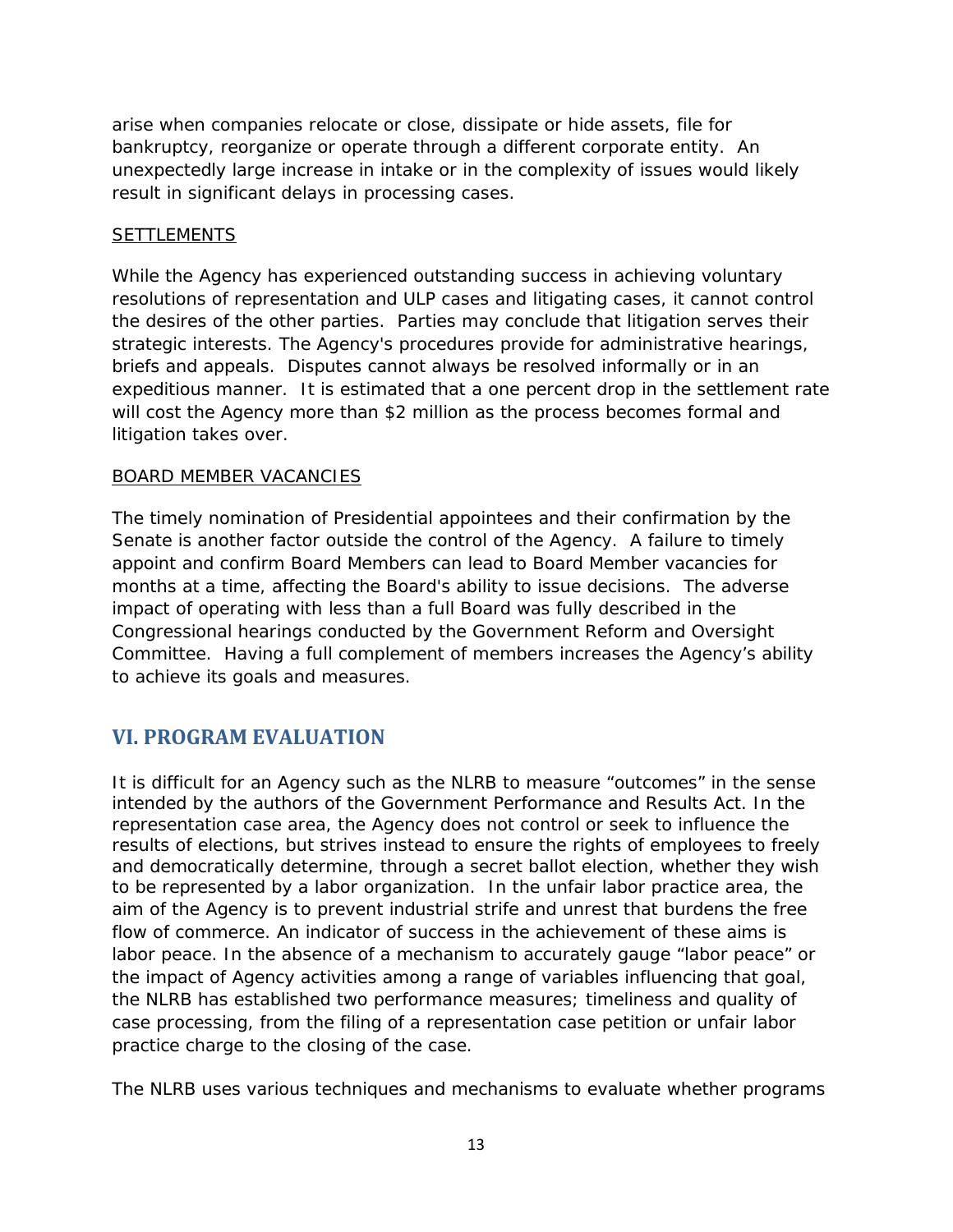are achieving their GPRA goals and other performance targets. The Board monitors the status of all of its cases to determine performance against yearly targets that support the Agency's overarching measures and strategic goals. A committee composed of senior management officials, including the deputy chief counsels of each of the Board Members, meets at the beginning of each month to review the status of cases, to prioritize cases, and to develop lists of cases that the Board Members will jointly focus on each week in order to facilitate the issuance of decisions in those cases. These representatives also report back to the Board Members on performance data and staff workload, among other issues. The Board has an electronic casehandling management system that captures all case events in a database from which case production reports are generated. The Board Members also regularly meet and communicate with each other to discuss cases.

Further, the General Counsel has an evaluation program to assess the performance of its Regional operations. The Quality Review Program of the Division of Operations-Management reviews unfair labor practice, representation, and compliance case files annually to ensure that they are processed in accordance with substantive and procedural requirements and that the General Counsel's policies are implemented appropriately. Those reviews have assessed, among other things, the quality and completeness of the investigative file, the implementation of the General Counsel's priorities in the areas of representation cases, Impact Analysis prioritization of cases, and compliance with Agency decisions. Additionally, complaints and Administrative Law Judges' and Board decisions that constitute significant losses are reviewed to ensure quality casehandling, and the litigation success rate before the Board and before district courts with regard to injunction litigation is monitored. Further, Regional site visits are conducted during which Regional casehandling and administrative procedures are evaluated, and Regional Offices' performance in implementing the General Counsel's priorities is incorporated into the Regional Directors' annual performance appraisals.

In addition to the Division of Operations-Management's regular review of case decisions to determine the quality of litigation, other branches and offices, such as the Office of Appeals, Division of Advice, Contempt, Compliance and Special Litigation Branch, and Office of Representation Appeals, provide valuable insight and constructive feedback on the performance and contributions of field offices. Top Agency management also meets regularly with practice and procedure committees of the American Bar Association to obtain feedback on their members' experiences when practicing before the NLRB.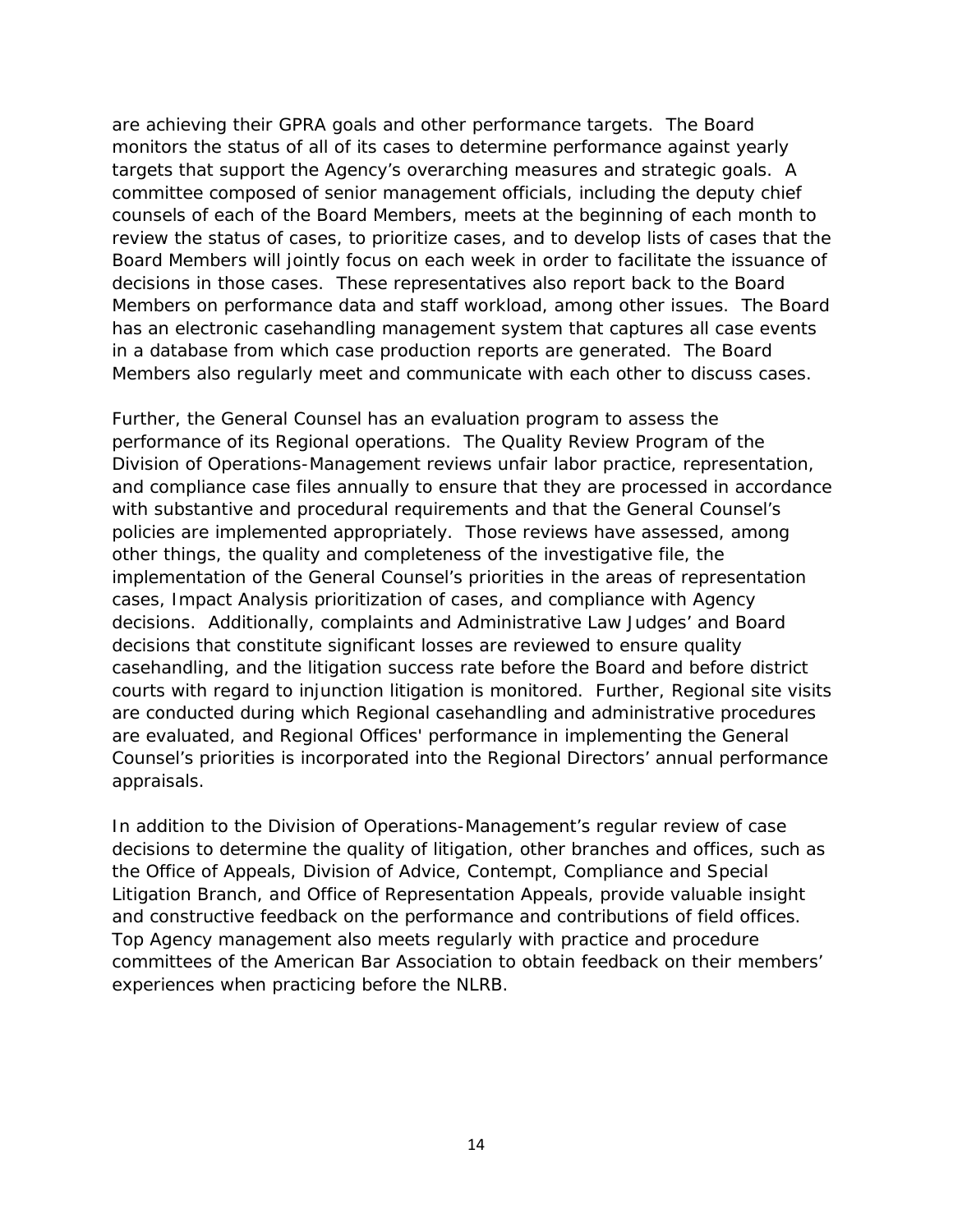### <span id="page-14-0"></span>**IX. OFFICE OF INSPECTOR GENERAL STRATEGIC PLAN**

#### **GOAL #1:** PROMOTE ECONOMY, EFFICIENCY, AND EFFECTIVENESS IN THE ADMINISTRATION OF THE AGENCY'S PROGRAMS AND OPERATIONS.

#### **OBJECTIVES**

- A. Conduct audits and inspections of the issues, programs and operations of most importance to the Agency.
- B. Achieve positive change by presenting findings, identifying causes of reported problems, and making recommendations that are useful to the Agency.

#### **STRATEGIES**

- 1. Ensure that the audit program is aligned with the Agency's Strategic Plan.
- 2. Solicit input from Agency employees to prepare an annual audit work plan.
- 3. Identify ways to improve and strengthen management controls in Agency programs and operations.

#### **GOAL #2:** PREVENT OR DETECT FRAUD AND ABUSE IN THE AGENCY'S PROGRAMS AND OPERATIONS.

#### **OBJECTIVES**

- A. Evaluate all referrals to the OIG in an objective, timely, and lawful manner.
- B. Conduct investigations in a thorough, efficient, timely, and lawful manner.
- C. Monitor referrals under investigation by other offices to ensure appropriate action is taken.

#### **STRATEGIES**

1. Operate a fraud hotline and advertise its existence and other means for referring matters of possible fraud or abuse to the OIG.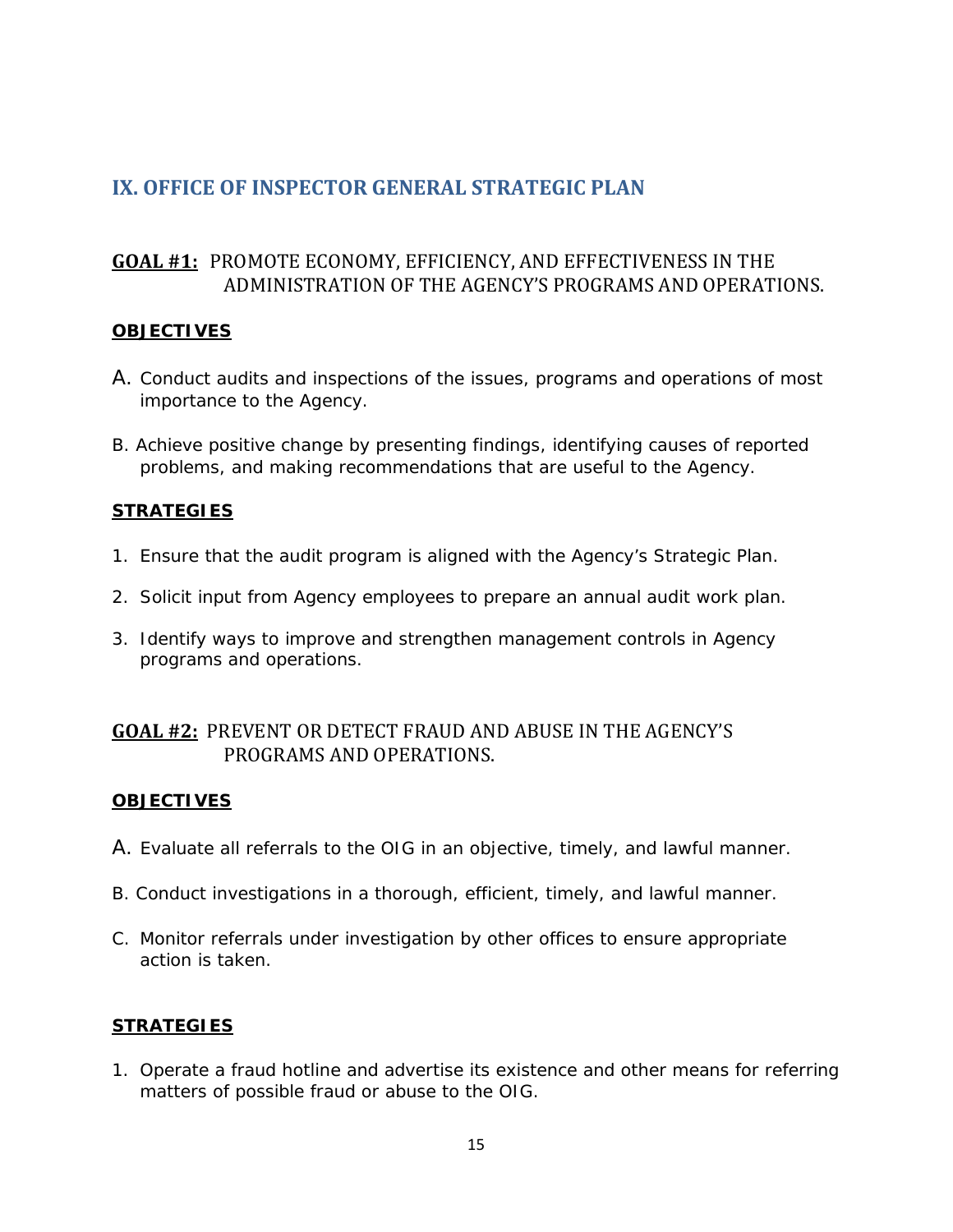- 2. Refer matters within the jurisdiction of other Agency offices, e.g., EEO, security, or ethics, to those offices for action.
- 3. Conduct investigations in accordance with Council of Inspectors General on Integrity and Efficiency (CIGIE) Quality standards, identify program vulnerabilities and recommend ways to prevent program abuse as part of the investigative process.
- 4. Report immediately to the Chairman and/or the General Counsel any serious or flagrant problems, abuses, or deficiencies.
- 5. Report expeditiously to the Attorney General potential violations of Federal criminal law.
- 6. Present findings of wrongdoing to the appropriate officials for action.

#### **GOAL #3:** ESTABLISH A COLLABORATIVE RELATIONSHIP WITH THE CONGRESS, THE BOARD, AND AGENCY EMPLOYEES TO IMPROVE AGENCY OPERATIONS.

#### **OBJECTIVES**

- A. Keep the Chairman, General Counsel, Board, and Congress informed of program or operational vulnerabilities and significant issues.
- B. Respond to requests from program managers for technical advice on changes in program operations or new functions and activities.
- C. Operate in a manner that demonstrates values such as fairness, courtesy, professionalism, empathy, openness, access, and a willingness to listen.

#### **STRATEGIES**

- 1. Issue semiannual reports by April 30 and October 31 each year.
- 2. Participate in CIGIE projects to improve financial and program operations.
- 3. Participate in Agency projects or provide technical advice and recommendations as requested.
- 4. Review and comment on proposed laws and regulations and draft Agency directives.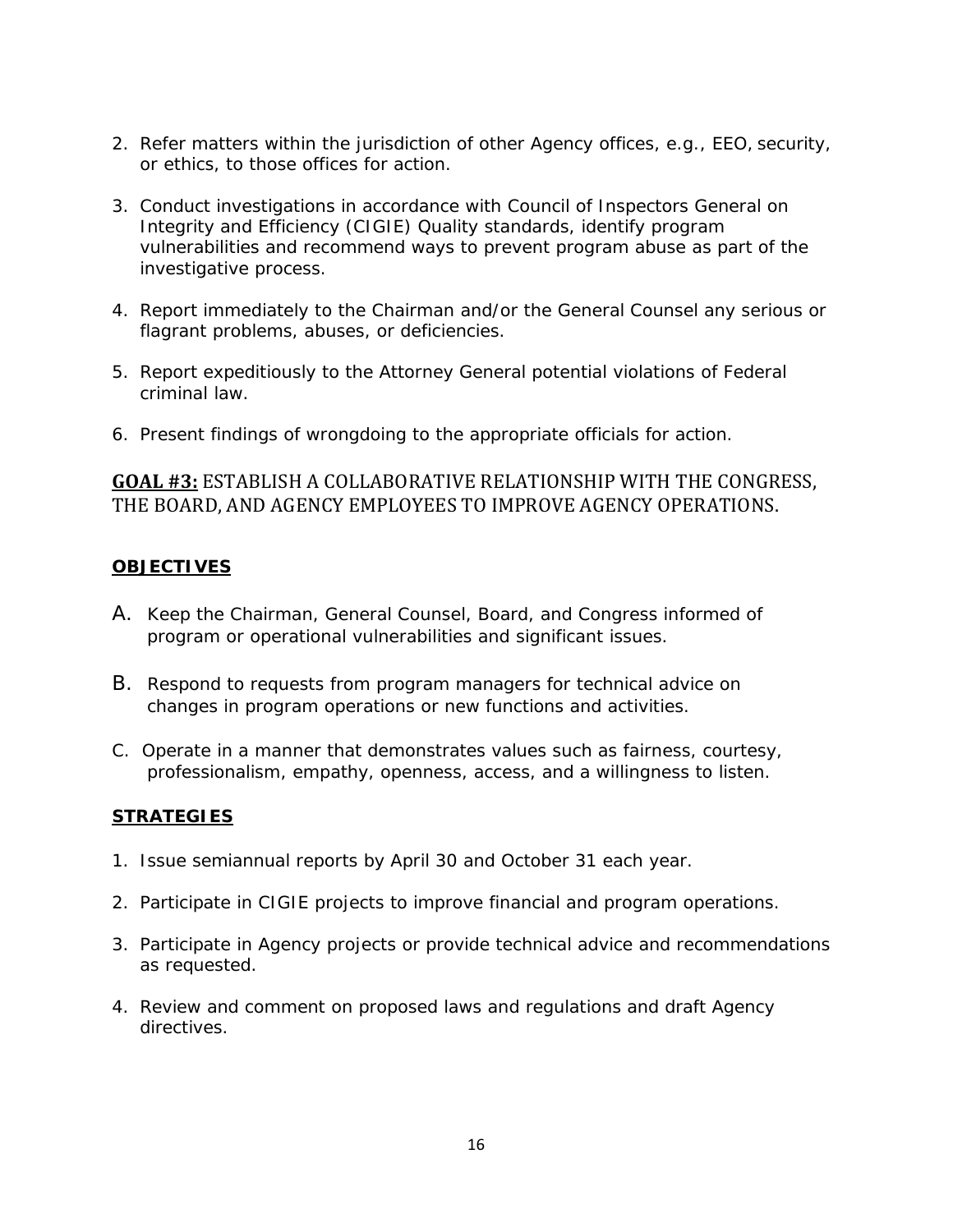#### <span id="page-16-0"></span>**APPENDICES**

These appendices provide additional information regarding Agency performance measures, further details regarding the Impact Analysis case prioritization process, outlines of the types of cases arising under the Labor Management Relations Act, the basic procedures in the processing of cases within the Agency and overviews of each strategic goal.

#### A. Performance Measures

- B. Impact Analysis
- C. Explanation of Types of Cases and Case Handling Procedures
	- C-1. Explanation of Types of Cases
	- C-2. Procedures in Cases Involving Charges of Unfair Labor Practice
	- C-3. NLRB Order Enforcement
	- C-4. Outline of Representation Procedures under Section 9c

#### D. Strategic Plan Diagrams

D-1. Goal #1 (Mission): Promptly and Fairly Investigate, Prosecute, and Resolve Unfair Labor Practices Under the National Labor Relations Act

D-2. Goal #2 (Mission): Promptly and Fairly Resolve All Questions Concerning Representation of Employees

D-3. Goal #3 (Support): Achieve Organizational Excellence

D-4. Goal #4: Manage Agency Resources in A Manner That Instills Public Trust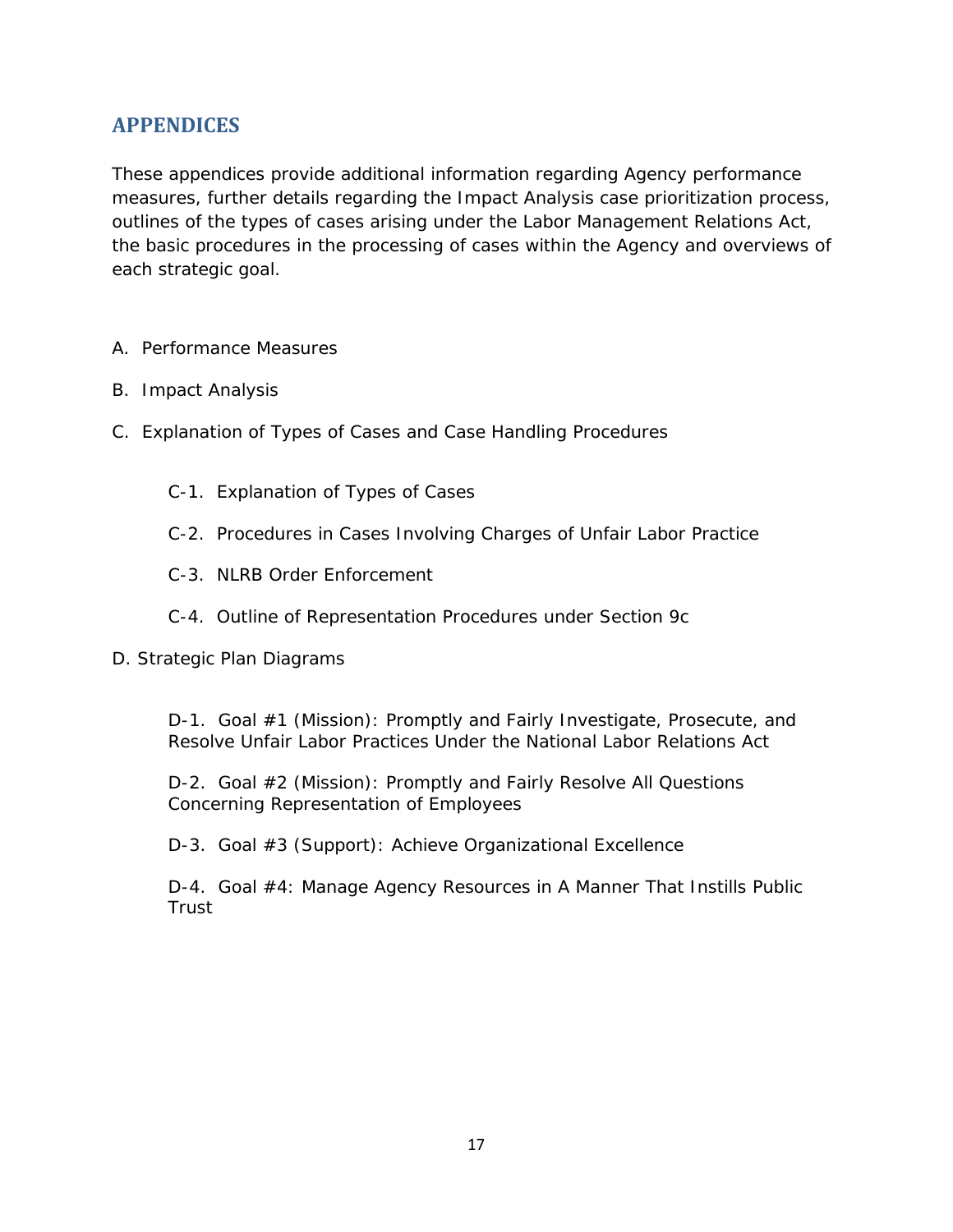#### PERFORMANCE MEASURES

In support of our mission related goals, objectives, and initiatives, the Agency has a long, successful history of performance measurement focusing on timeliness and effectiveness in our case handling process – timeliness, because we firmly believe that "justice delayed is justice denied," and effectiveness, because we strive to give customers a response they can trust.

In support of the mission related goals that appeared in the Fiscal Years 2007-2012 strategic plan, the Agency developed two goals that help drive the mission and the vision of the agency. These goals are tied to either management strategies that do not have annual percentage targets or specific projects or deliverables that can be accounted for with a "yes" or a  $"no"$ .

#### **GOAL 1, Objective 1, Initiative 1**:

**Measure 1:** The percentage of all meritorious unfair labor practice charges resolved by settlement or compliance with a Board Order or Court judgment within 365 days of the filing of the charge.

| <b>Baseline:</b>       | 82.5%   |       |
|------------------------|---------|-------|
| Long-term target:      | FY 2018 | 82.8% |
| <b>Annual targets:</b> | FY 2014 | 82.5% |
|                        | FY 2015 | 82.5% |
|                        | FY 2016 | 82.6% |
|                        | FY 2017 | 82.7% |
|                        | FY 2018 | 82.8% |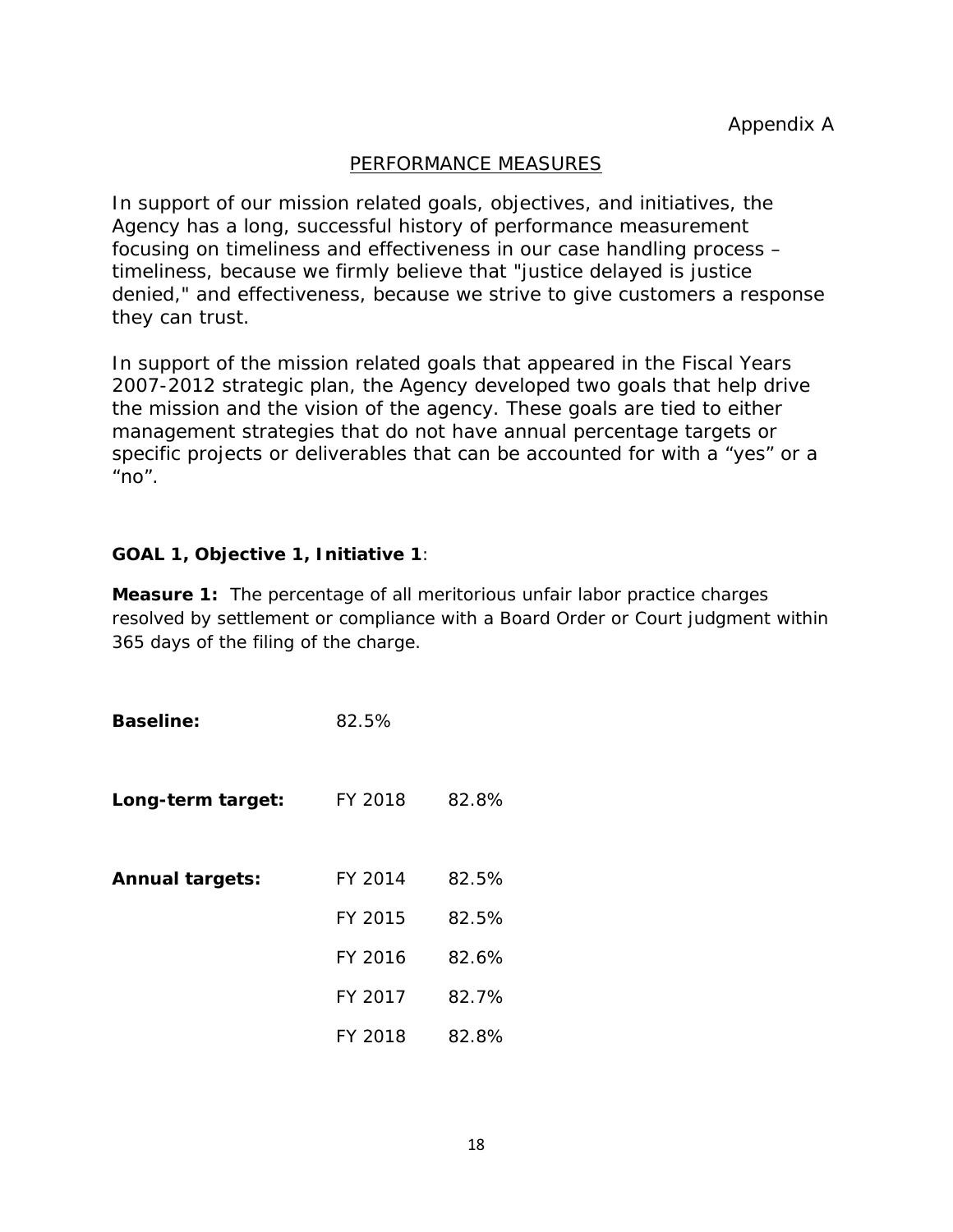#### **GOAL 1, Objective 1, Initiative 2:**

**Measure 1:** The percentage of all unfair labor practice charges resolved by withdrawal, dismissal, settlement, or compliance with a Board Order or Court judgment within 120 days of the filing of the charge.

| <b>Baseline:</b>       | 72.3%   |       |
|------------------------|---------|-------|
| Long-term target:      | FY 2018 | 72.5% |
| <b>Annual targets:</b> | FY 2014 | 72.3% |
|                        | FY 2015 | 72.3% |
|                        | FY 2016 | 72.4% |
|                        | FY 2017 | 72.4% |
|                        | FY 2018 | 72.5% |

**Goal 1, Objective 2, Initiative 1:** This initiative consists of management strategies that are not measured by performance; they will be measured by actions and reflected in the Agency Performance Management System. See management strategies on page 6 for Goal 1, Objective 2, Initiative 1.

#### **Definitions:**

*Resolve* -- The ULP case has been finally processed. The issues raised by the charging party's charge have been answered and where appropriate, remedied. There is no further Agency action to be taken.

*Counting of Days* -- The 120 days is calculated from the date that the charge is docketed.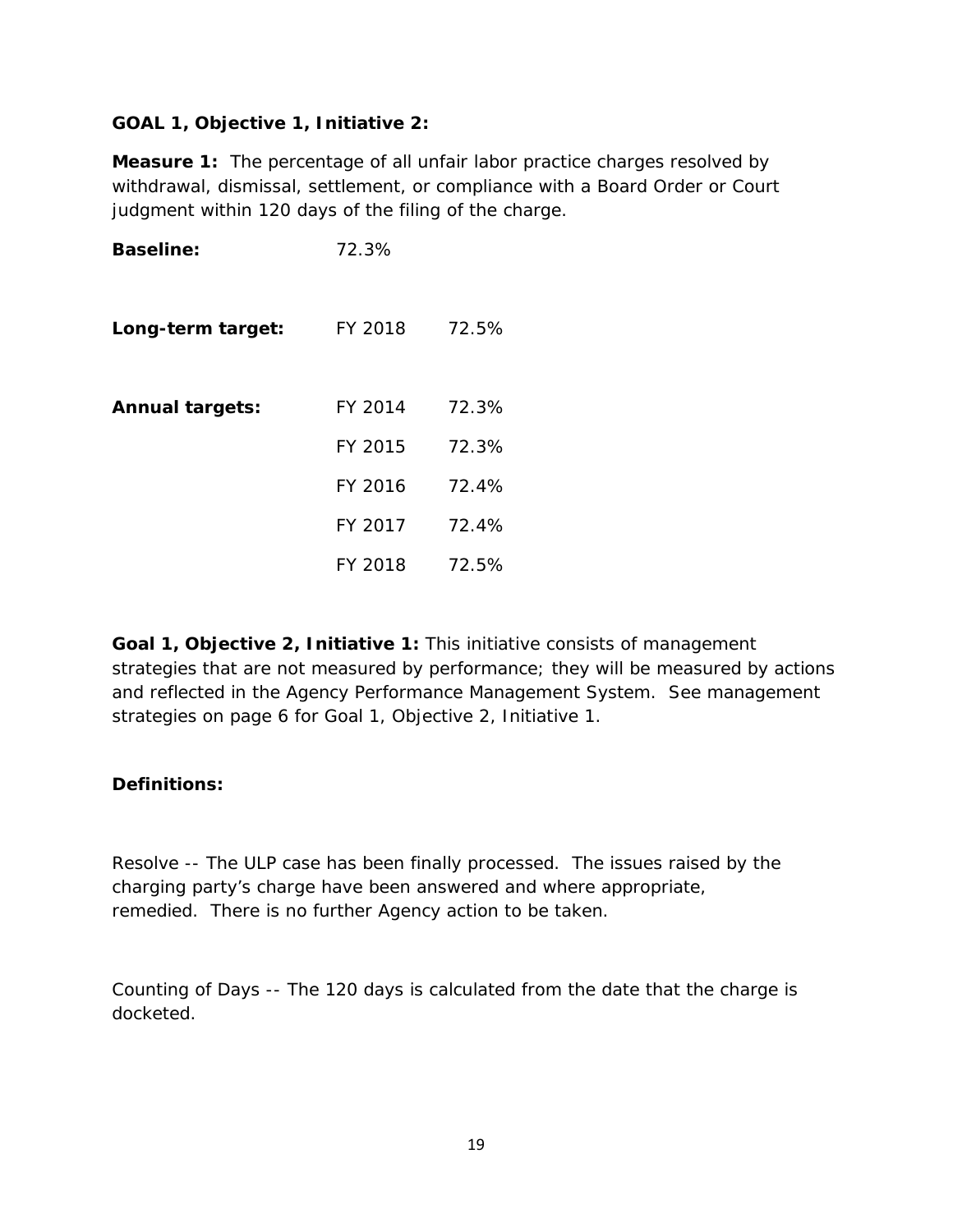#### **GOAL 2, Objective 1, Initiative 1:**

**Measure 1:** The percentage of representation charges resolved within 100 days of filing the election petition.

| <b>Baseline:</b>       | 85.3%   |       |
|------------------------|---------|-------|
| Long-term target:      | FY 2018 | 85.8% |
| <b>Annual targets:</b> | FY 2014 | 85.3% |
|                        | FY 2015 | 85.4% |
|                        | FY 2016 | 85.5% |
|                        | FY 2017 | 85.7% |
|                        | FY 2018 | 85.8% |

**Goal 2, Objective 2, Initiative 1:** This initiative consists of management strategies that are not measured by performance; they will be measured by actions and reflected in the Agency Performance Management System. See management strategies on page 7 for Goal 2, Objective 2, Initiative 1.

#### **Definitions:**

*Resolve* -- When a case has been finally processed with no further rights of appeal or administrative action required. The question as to whether or not the labor organization will represent the employees has been finally resolved. Representation cases are resolved in a number of ways:

• Cases may be dismissed before an election is scheduled or conducted. Dismissals at an early stage in the processing may be based on a variety of reasons, for example, the employer not meeting our jurisdictional standards, the petitioner's failure to provide an adequate showing of interest to support the petition and/or the petition being filed in an untimely manner.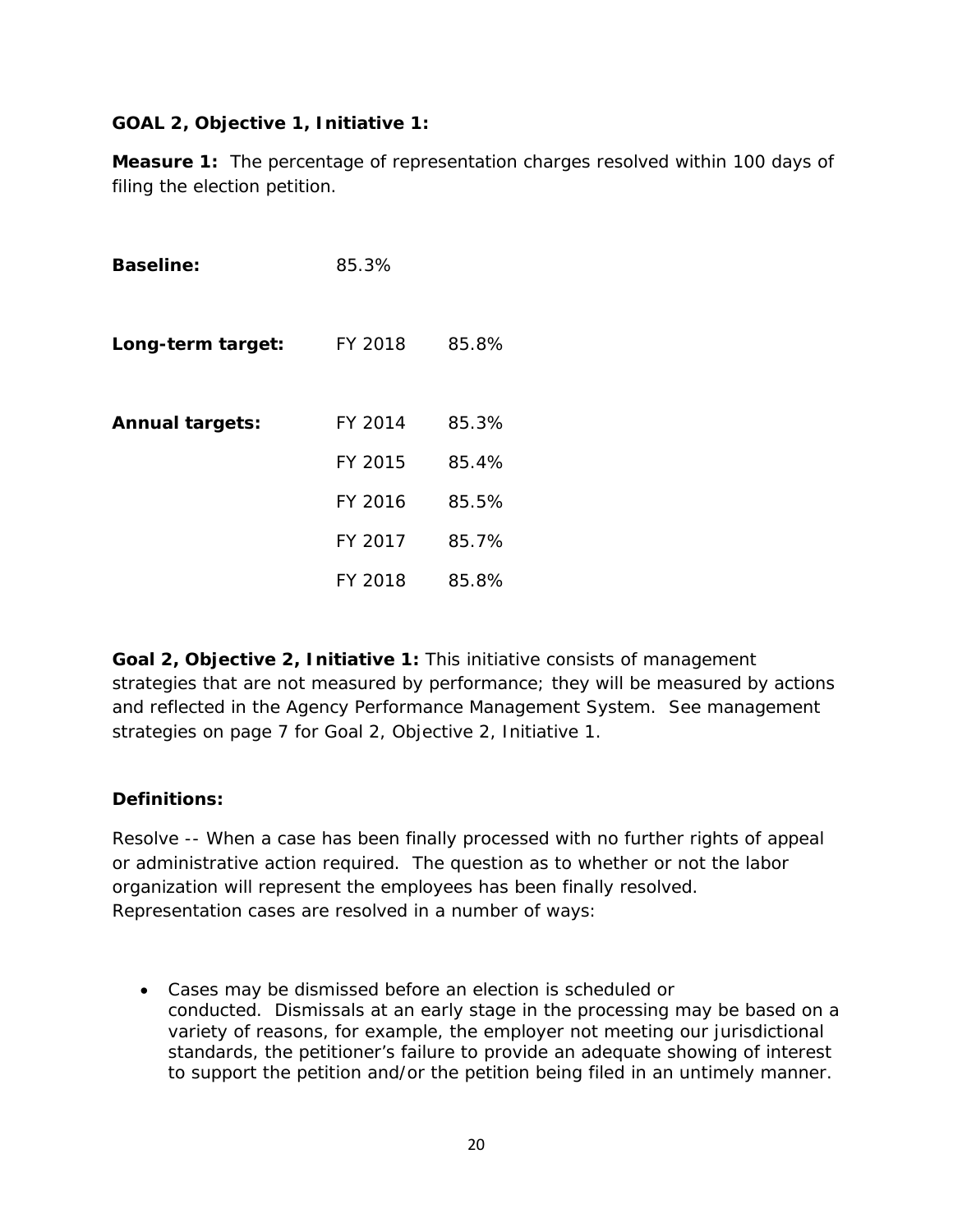- Cases may also be withdrawn by the petitioner for a variety of reasons including lack of support among the bargaining unit and/or failure to provide an adequate showing of interest.
- The majority of cases are resolved upon either a certification of representative (the union prevails in the election) or a certification of results (the union loses the election).
- In a small percentage of cases there are post-election challenges or objections to the election. These cases are not considered resolved until the challenges and/or objections have been investigated either administratively or by a hearing and a report that has been adopted by the Board.

*Counting of Days --* The Agency starts counting the 100 days on the date that the petition is formally docketed.

**GOAL 3:** This goal consists of management strategies that are not measured by performance; they will be measured by actions and reflected in the Agency Performance Management System. See Management Strategies on pages 7-9 for Goal 3.

#### **GOAL 4, Objective 1, Initiative 1:**

**Measure 1:** Complete the deployment of the Next Generation Case Management System (NxGen) system, replacing 11 separate legacy systems, to all Agency mission offices during FY 2015. (Y, N)

**Measure 2:** Increase the rates of electronic service, delivery, and filings, thereby reducing the paperwork burden on constituents, including individuals, labor unions, businesses, government entities and other organizations. (Y, N)

**Measure 3:** Increase in the information shared electronically with the public, making the Agency's case processes more transparent. (Y, N)

#### **Goal 4, Objective 1, Initiative 2:**

**Measure 1:** Document the streamlined Agency transactional processes wherein employees were provided with ready access to the tools, data and documents they require from anywhere, at any time. (Y, N)

**Measure 2:** Create a modern single unified communications platform and network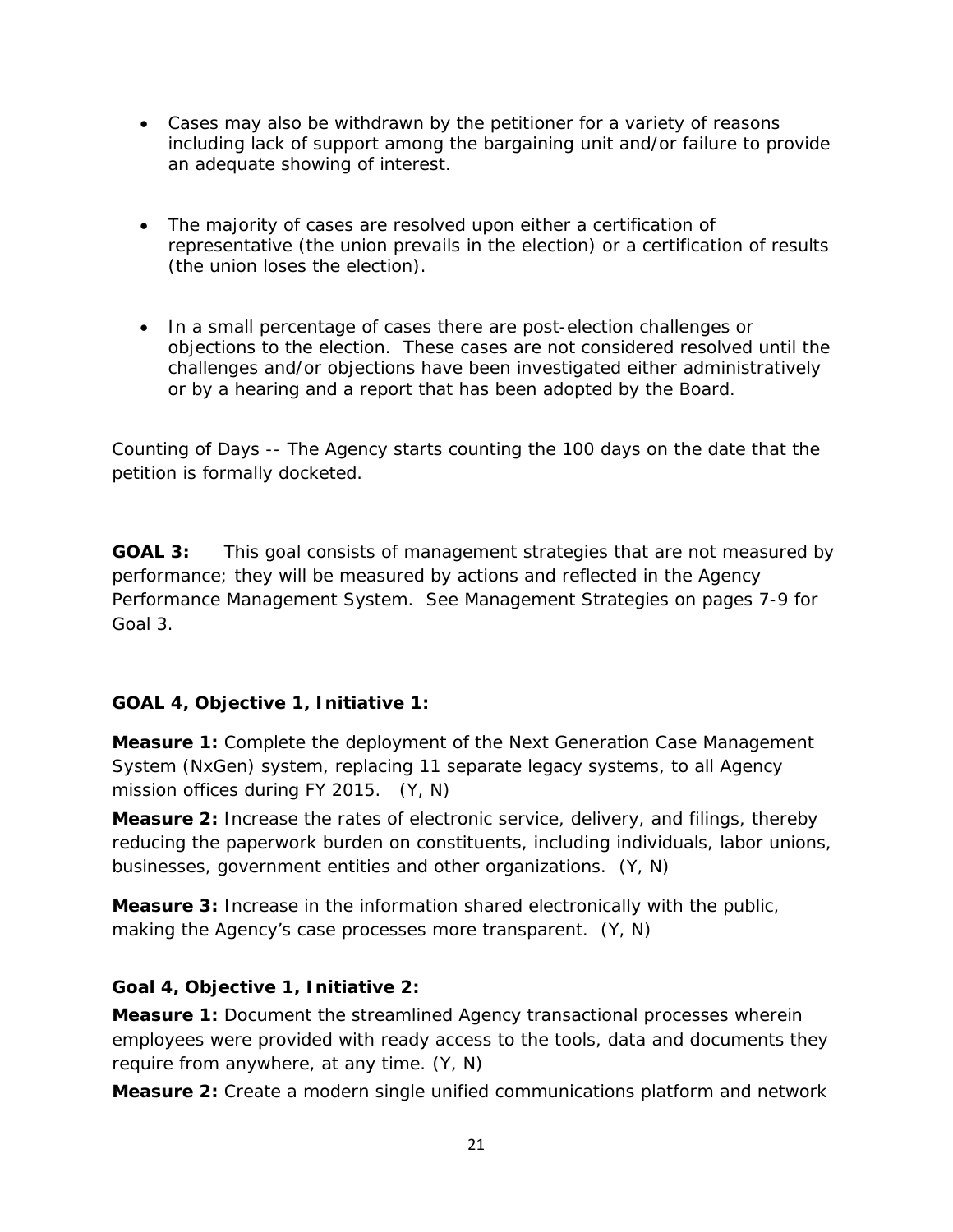to empower Agency personnel to communicate with voice, video and data from all locations including the office, at home and on the road by FY 2016. (Y, N)

**Measure 3:** Document the creation of dynamic social collaborative environments for employee engagement. (Y, N)

**Goal 4, Objective 1, Initiative 3:** Effective management of fiscal resources

**Measure 1:** Produce financial reports as required by OMB, Treasury, and Congress. (Y, N)

**Measure 2:** Conduct annual training of allowance holders. (Y, N)

**Measure 3:** Conduct training for new allowance holders, within 90 days of on boarding. (Y, N)

**Measure 4:** Increase transparency in enterprise financial reporting. (Y, N)

**Measure 5:** Increase use of strategic sourcing, purchase card program, and in sourcing to minimize waste and abuse.

**Measure 6:** Increase number of awards given to minority business enterprises.

**Goal 4, Objective 2, Initiative 1:** This initiative consists of management strategies that are not measured by performance; they will be measured by actions and reflected in the Agency Performance Management System. See management strategies on page 11 for Goal 4, Objective 2, Initiative 1.

#### **Goal 4, Objective 3, Initiative 1:**

**Measure 1:** Involve agency leadership promoting visibility of NLRB ethics program (Y, N)

**Measure 2:** Increase employee awareness of ethics responsibilities by maintain an education program that reaches all NLRB employees at all levels (Y, N)

**Measure 3:** Respond to 85 % of ethics inquiries within 5 days of receipt (Y, N)

**Measure 4:** Review and certify financial disclosure reports within 60 days of receipt and notify filers of real or potential conflicts

**Measure 5**: Use technology to improve financial disclosure reporting and review process (Y, N)

#### **Goal 4, Objective 3, Initiative 2:**

**Measure 1:** Prepare responses to internal audits as required by the auditor, meeting the deadlines specified in the reports. (Y, N)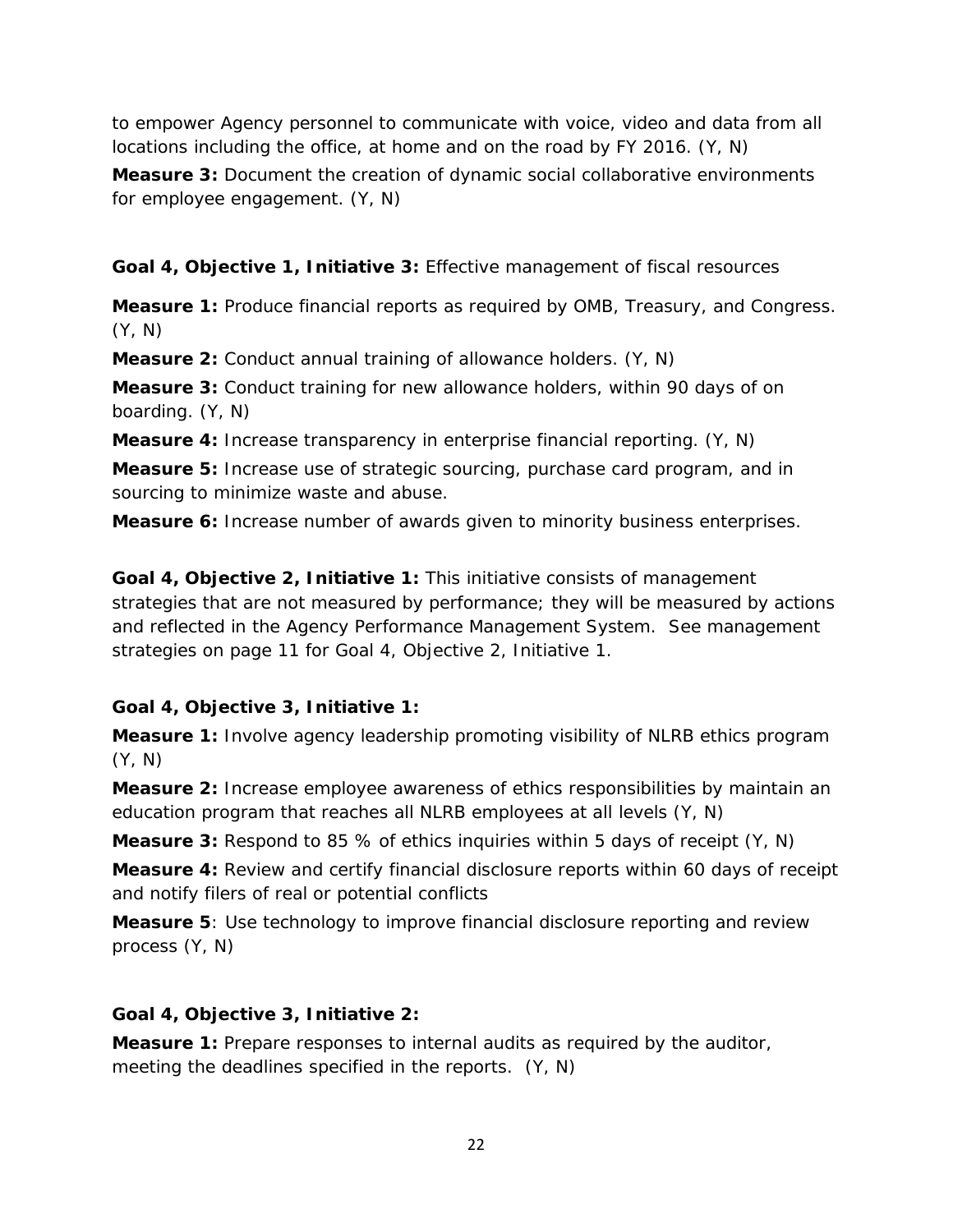#### **Goal 4, Objective 3, Initiative 3:**

**Measure 1:** Prepare responses to external audit reports as required by the auditor, meeting the deadlines specified in the reports. (Y, N)

#### **Goal 4, Objective 3, Initiative 4:**

**Measure 1:** Respond to initial FOIA requests within 20 working days (Y, N)

**Measure 2:** Seek a statutory extension for less than 15% of requests (Y, N)

**Measure 3:** Respond to statutory appeals within 20 working days (Y, N)

**Measure 4:** Seek a statutory extension for less than 20% of appeals (Y, N)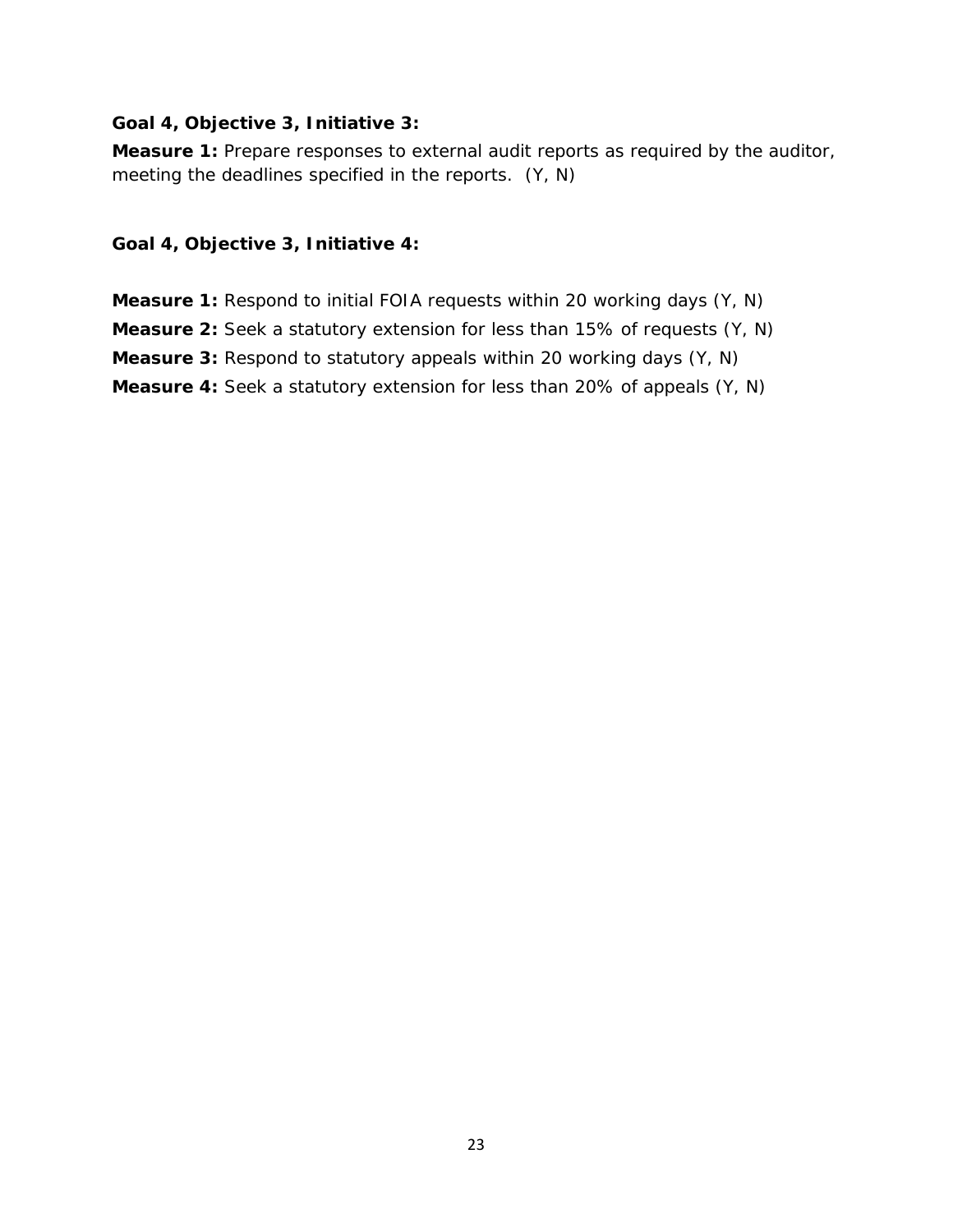#### IMPACT ANALYSIS

Impact Analysis provides an analytical framework for classifying cases so as to differentiate among them in deciding both the resources and the urgency to be given each case. Impact Analysis requires that all cases be assessed in terms of their impact on the public and their significance in the effective achievement of the NLRB's mission. It is a system for differentiating cases so as to ensure that cases with the highest impact on the public are handled most expeditiously.

The Impact Analysis model consists of three categories of cases, with Category III being the cases of the highest impact and Category I the lowest. Categorization is not based upon the type of charge filed or which section of the National Labor Relations Act may have been violated, but upon consideration of the relative impact on the public or a significant number of employees and the core purposes of the Act. A description of the different categories, the types of cases in each, and the applicable time targets, is provided below:

**Category III:** Cases involving the greatest impact on the public and allegations most central to the achievement of the Agency mission.

Timeframe: 7 weeks

Types of Cases:

• First Contract Bargaining Cases – These are cases where there are alleged violations that occur during the period after certification when parties are or should be bargaining for an initial collective bargaining agreement. First contract bargaining constitutes a crucial stage of the negotiation process because it forms the foundation for the parties' future labor-management relationship. Initial contract negotiations are often more difficult than established successor contract negotiations since they often follow contentious representation election campaigns. Moreover, when employees are bargaining for their first collective-bargaining agreement they are highly susceptible to unfair labor practices intended to undermine support for their bargaining representative. Regional Offices have been instructed to focus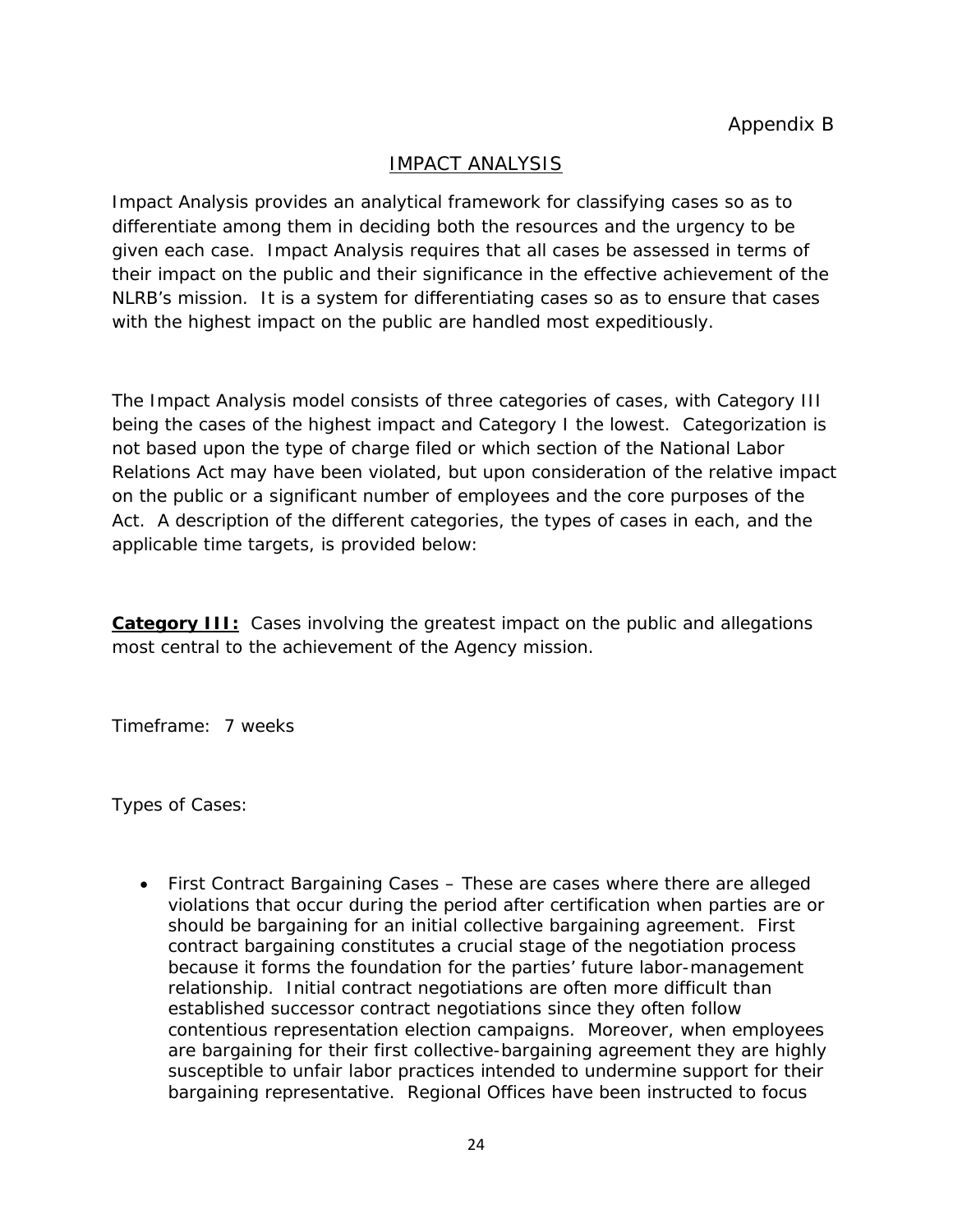particular attention on remedies for such violations and to consider whether injunctive relief should be sought to protect the representational choice of employees. In addition, Regional Offices are also to consider whether additional remedies are appropriate to fully remedy unfair labor practices committed during initial contract bargaining. Such additional remedies would include seeking a new full certification year, notice reading and publication, union access to bulletin boards and other means of communication, periodic reports on the status of bargaining and bargaining and/or litigation expenses.

- Cases where injunctive relief may be warranted
- Representation cases involving the resolution of a question concerning the collective bargaining status of the union
- Cases that block the processing of a representation case
- Unfair labor practice cases in which the establishment or continuation of a union's status as the collective bargaining representative of employees is at stake. This would include: cases involving bargaining orders; the relocation, transfer or elimination of a bargaining unit; cases where the Employer is contesting the certification of the union; and alleged misconduct designed to frustrate a union's ability to obtain an initial contract after certification.
- Cases involving the resolution of the question whether a strike or lockout is based on economic or unfair labor practice considerations
- Any case involving the issue of whether a strike is unprotected and the status of strikers is at issue or the employment status of significant numbers of employees is to be settled
- Cases involving a strike or an intent to strike at a health care institution
- Cases involving a permanent or indefinite loss of employment
- Cases where individuals have been denied work opportunities because of the union's discrimination, including hiring hall refusal to refer allegations. National cases or cases of unusually high impact involving the national application of a provision affecting employment.
- Any case where injunctive relief under either Section 10(l) or 10(j) may be  $pure<sup>1</sup>$  $pure<sup>1</sup>$  $pure<sup>1</sup>$

**Category II:** Cases not included in Categories III or I. They typically involve conduct which affects core rights under the Act, and for which there is no alternative remedy.

Timeframe: 9 weeks

 $\overline{\phantom{a}}$ 

<span id="page-24-0"></span><sup>1</sup> Under 10(l), the mandatory injunction provision of the Act, the Agency *must* seek injunctive relief in situations where a union's ongoing unlawful conduct violates Section 8(b) or 8(b)(7). In short, if a union is engaged in unlawful picketing or threats to picket when its goal is to force an employer to recognize an uncertified labor organization, or to force an employer to cease doing business with another employer with whom the union has a labor dispute, the Agency will petition the district court for injunctive relief.

Under 10(j), the discretionary injunction provision of the Act, the Agency *may* seek injunctive relief in cases where the time it will take to fully litigate the case significantly diminishes the possibility of a full and effective remedy.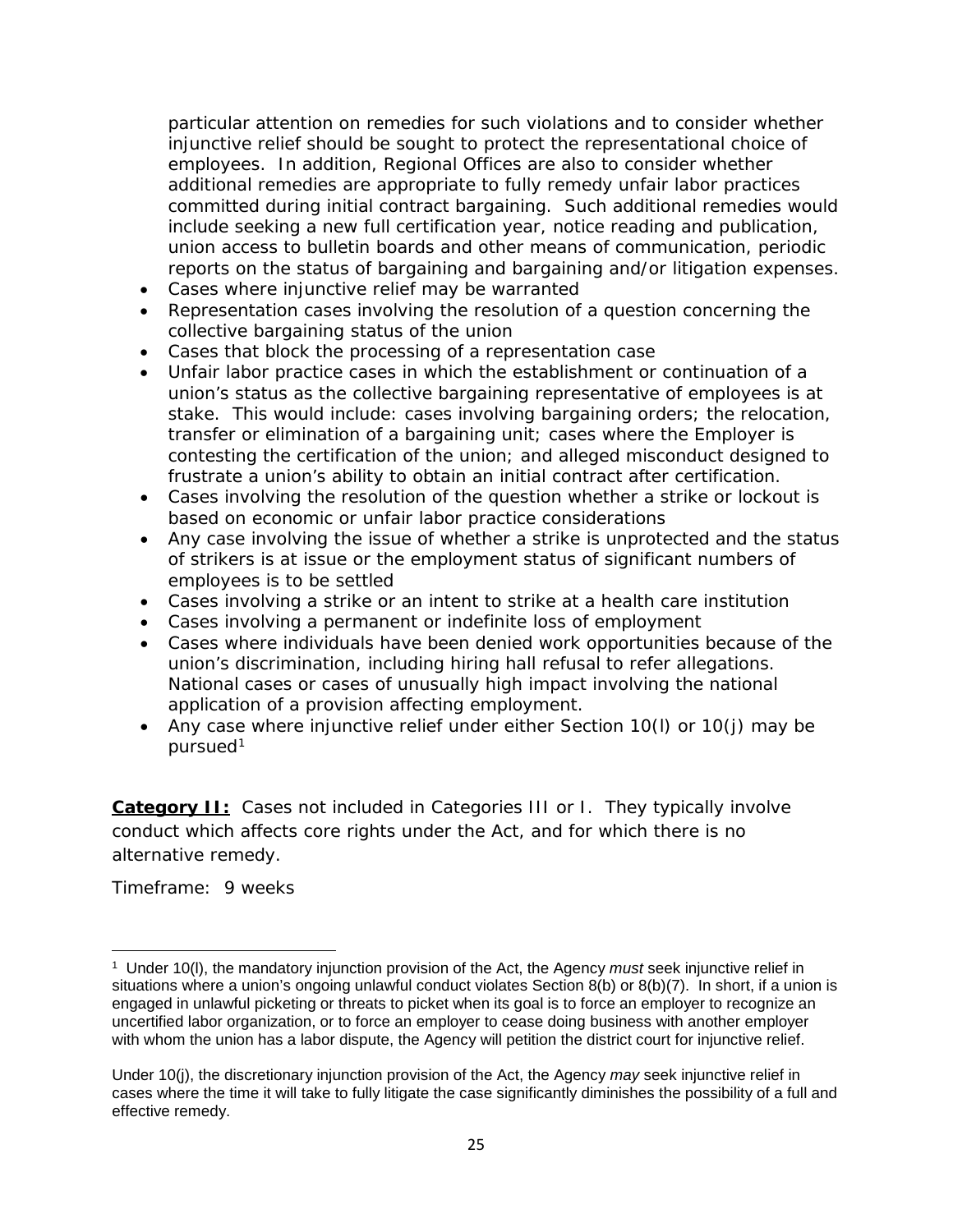Types of Cases:

- Discrimination cases that do not involve a permanent or indefinite loss of employment
- Refusal to hire cases
- Picket line violence or misconduct cases where injunctive relief is not warranted and the violence of misconduct has ended
- All representation cases that do not involve the resolution of a question concerning the collective bargaining status of the union.
- Refusal to provide information cases
- Cases alleging the unilateral change of terms and conditions of employment
- Cases alleging a union's violation of its duty of fair representation
- Independent allegations of restraint and coercion of employees Section 7 rights under the Act<sup>[2](#page-25-0)</sup>

**Category I:** Cases involving conduct for which alternative means of redress are available to the charging party.

Timeframe: 12 weeks

Types of Cases:

- Cases that can be deferred to the parties' grievance/arbitration procedure
- Pension and welfare contribution collection cases

<span id="page-25-0"></span><sup>&</sup>lt;sup>2</sup> The basic rights of employees are articulated in Section 7 of the Act. It is there declared to be Federal labor policy that, "[e]mployees shall have the right to self-organization, to form, join, or assist labor organizations, to bargain collectively through representatives of their own choosing, and to engage in other concerted activities for the purpose of collective bargaining or other mutual aid or protection, and shall also have the right to refrain from any or all such activities…."  $\overline{\phantom{a}}$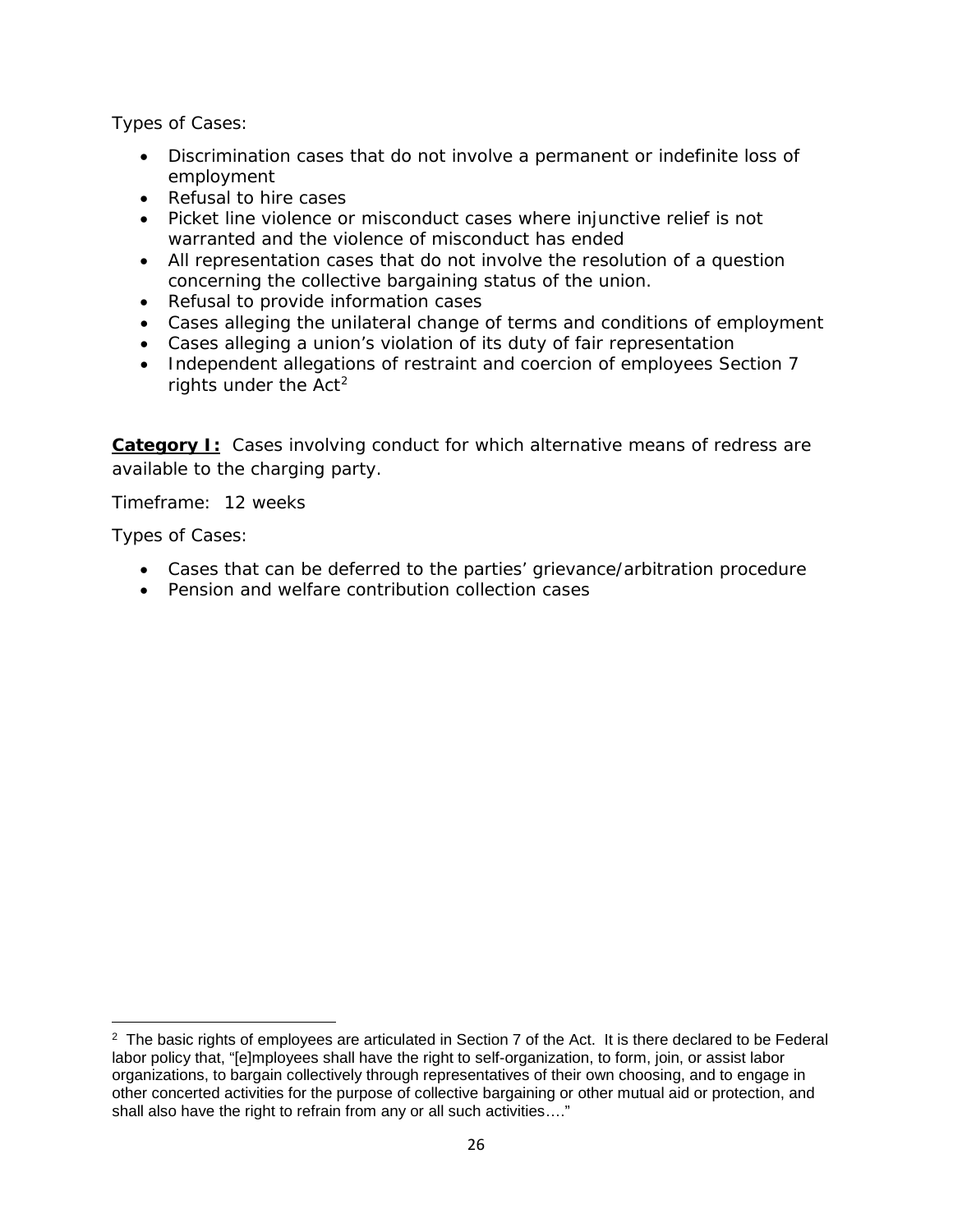Appendix C. Explanation of Types of Cases and Case Handling Procedures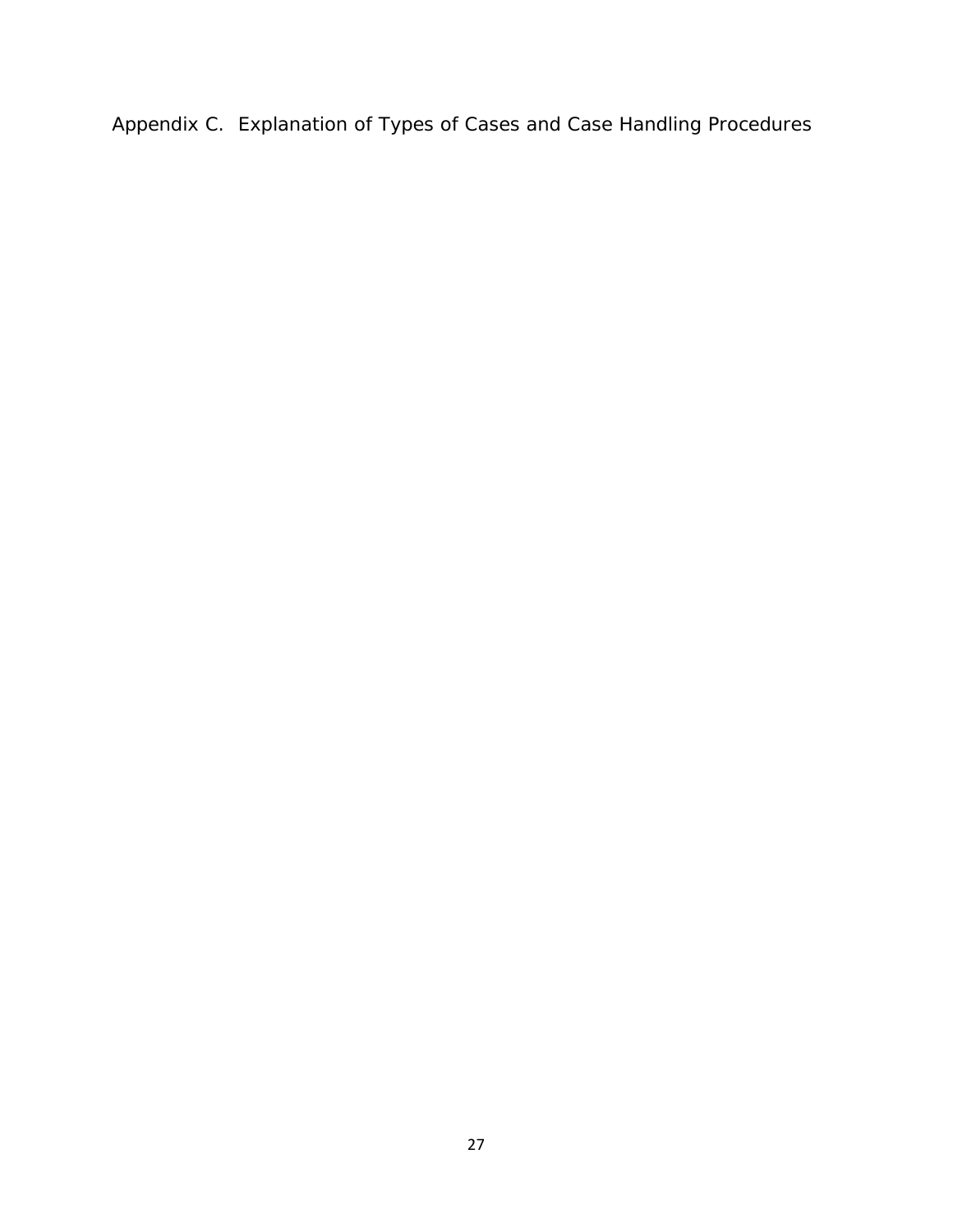#### **APPENDIX C-1**

| <b>TYPES OF NLRB CASES</b>                                                                                                                                                                                                                                                                                                                                                                                                                                                                                                                                                                                                                                                                                                                                |                                                                                                                                                                                                                                                                                                                                                                                                                                                                                                                                                                                                                                                                                                                                                                                        |                                                                                                                                                                                                                                                                                                                                                                                                                                                                                                                                                                                                                                                                                                                                                                                                                                                                                                                                                                                                                                                                                             |                                                                                                                                                                                                                                                                                                                                                                                                                                                                                                                                                                                  |                              |                                                                                                                                                                                                                                                               |    |                              |                                                                    |                                                                                                                                                                                                                                                                                                                                                                                                                                                                                                                                                                                                                                                                                                                                                                                                                                                                                                                                                                                                                                                                                                                                                                                                                                                                                                                         |                                                                                                                                                                                                                                                                                                          |                                                      |                                         |  |
|-----------------------------------------------------------------------------------------------------------------------------------------------------------------------------------------------------------------------------------------------------------------------------------------------------------------------------------------------------------------------------------------------------------------------------------------------------------------------------------------------------------------------------------------------------------------------------------------------------------------------------------------------------------------------------------------------------------------------------------------------------------|----------------------------------------------------------------------------------------------------------------------------------------------------------------------------------------------------------------------------------------------------------------------------------------------------------------------------------------------------------------------------------------------------------------------------------------------------------------------------------------------------------------------------------------------------------------------------------------------------------------------------------------------------------------------------------------------------------------------------------------------------------------------------------------|---------------------------------------------------------------------------------------------------------------------------------------------------------------------------------------------------------------------------------------------------------------------------------------------------------------------------------------------------------------------------------------------------------------------------------------------------------------------------------------------------------------------------------------------------------------------------------------------------------------------------------------------------------------------------------------------------------------------------------------------------------------------------------------------------------------------------------------------------------------------------------------------------------------------------------------------------------------------------------------------------------------------------------------------------------------------------------------------|----------------------------------------------------------------------------------------------------------------------------------------------------------------------------------------------------------------------------------------------------------------------------------------------------------------------------------------------------------------------------------------------------------------------------------------------------------------------------------------------------------------------------------------------------------------------------------|------------------------------|---------------------------------------------------------------------------------------------------------------------------------------------------------------------------------------------------------------------------------------------------------------|----|------------------------------|--------------------------------------------------------------------|-------------------------------------------------------------------------------------------------------------------------------------------------------------------------------------------------------------------------------------------------------------------------------------------------------------------------------------------------------------------------------------------------------------------------------------------------------------------------------------------------------------------------------------------------------------------------------------------------------------------------------------------------------------------------------------------------------------------------------------------------------------------------------------------------------------------------------------------------------------------------------------------------------------------------------------------------------------------------------------------------------------------------------------------------------------------------------------------------------------------------------------------------------------------------------------------------------------------------------------------------------------------------------------------------------------------------|----------------------------------------------------------------------------------------------------------------------------------------------------------------------------------------------------------------------------------------------------------------------------------------------------------|------------------------------------------------------|-----------------------------------------|--|
| 1. CHARGES OF UNFAIR LABOR PRACTICES (C CASES)                                                                                                                                                                                                                                                                                                                                                                                                                                                                                                                                                                                                                                                                                                            |                                                                                                                                                                                                                                                                                                                                                                                                                                                                                                                                                                                                                                                                                                                                                                                        |                                                                                                                                                                                                                                                                                                                                                                                                                                                                                                                                                                                                                                                                                                                                                                                                                                                                                                                                                                                                                                                                                             |                                                                                                                                                                                                                                                                                                                                                                                                                                                                                                                                                                                  |                              |                                                                                                                                                                                                                                                               |    |                              |                                                                    |                                                                                                                                                                                                                                                                                                                                                                                                                                                                                                                                                                                                                                                                                                                                                                                                                                                                                                                                                                                                                                                                                                                                                                                                                                                                                                                         |                                                                                                                                                                                                                                                                                                          |                                                      |                                         |  |
| <b>Charges Against Employer</b>                                                                                                                                                                                                                                                                                                                                                                                                                                                                                                                                                                                                                                                                                                                           | <b>Charges Against Labor Organization</b>                                                                                                                                                                                                                                                                                                                                                                                                                                                                                                                                                                                                                                                                                                                                              |                                                                                                                                                                                                                                                                                                                                                                                                                                                                                                                                                                                                                                                                                                                                                                                                                                                                                                                                                                                                                                                                                             |                                                                                                                                                                                                                                                                                                                                                                                                                                                                                                                                                                                  |                              |                                                                                                                                                                                                                                                               |    |                              | <b>Charge Against Labor</b><br>Organization and Employer           |                                                                                                                                                                                                                                                                                                                                                                                                                                                                                                                                                                                                                                                                                                                                                                                                                                                                                                                                                                                                                                                                                                                                                                                                                                                                                                                         |                                                                                                                                                                                                                                                                                                          |                                                      |                                         |  |
| Section of<br>the Act<br><b>CA</b>                                                                                                                                                                                                                                                                                                                                                                                                                                                                                                                                                                                                                                                                                                                        | Saction of<br>the Act<br><u>CB</u>                                                                                                                                                                                                                                                                                                                                                                                                                                                                                                                                                                                                                                                                                                                                                     | Section of<br>the Act<br>cc                                                                                                                                                                                                                                                                                                                                                                                                                                                                                                                                                                                                                                                                                                                                                                                                                                                                                                                                                                                                                                                                 | Section of<br>the Act<br>CD.                                                                                                                                                                                                                                                                                                                                                                                                                                                                                                                                                     |                              | Section of<br>the Act                                                                                                                                                                                                                                         | ⊆Œ |                              | Section of<br>the Act                                              | <u>CP</u>                                                                                                                                                                                                                                                                                                                                                                                                                                                                                                                                                                                                                                                                                                                                                                                                                                                                                                                                                                                                                                                                                                                                                                                                                                                                                                               |                                                                                                                                                                                                                                                                                                          | Section of<br>the Act                                | CE.                                     |  |
| 8(a)(1) To interfere with, restrain,<br>or coarce employees in exercise<br>of their rights under Section 7<br>for loin or assist a labor<br>organization or to refrain)<br>8(a)(2) To dominate or interfere<br>with the formation or admini-<br>station of a labor organization<br>or contribute financial or<br>other support to it.<br>8(a)(3) By discrimination in regard<br>to hire or tenure of employment<br>or any term or condition of<br>employment to encourage or<br>discourage membership in any<br>labor omanization<br>8(a)(4) To discharge or otherwise<br>discriminate against employees<br>because they have given<br>tesumony under the Act.<br>8(a)(5) To refuse to bargain.<br>collectively with representatives<br>of its employees. | 8(b)(1)(A) To restrain or coerce<br>employees in coarcise of their<br>rights under Section 7 (to join<br>or assist a labor organization<br>or lo refrain).<br>8(b)(1)(B) To restrain or coarce<br>an employer in the selection<br>of its representatives for<br>collective bargaining or<br>adjustment of grievances.<br>8(b)(2) To cause or attempt to<br>cause an employer to discri-<br>minate against an employee.<br>8(b)(3) To refuse to bargain<br>collectively with employer.<br>8(b)(5) To require of employees<br>the payment of excessive or<br>discriminatory fees for<br>membership.<br>8(b)(8) To ceuse or attempt to<br>cause an employer to pay or<br>agree to pay money or other<br>things of value for services<br>which are not performed or<br>not to be performed | 8(b)(4)(i) To engage in, or induce or encourage any individual employed<br>by any person engagad in commerce or in an industry affecting<br>commerce, to engage in a strike, work stoppege, or boycott, or<br>(ii) to threaten, coerce, or restrain any person engaged in commerce<br>or in an industry affecting commerce, where in either case an object is.<br>(A) To force or require any<br>employer or self-employed<br>person to join any labor organ-<br>ization or to enter into any agree-<br>ment prohibited by Section 8 (e).<br>(B) To force or require any<br>person to cease using, selling,<br>handling, trensporting, or other-<br>wise dealing in the products of<br>any other producer, processor,<br>or manufacturer, or to cease<br>doing business with any other<br>person, or force or require any<br>other employer to recognice or<br>bargain with a labor organization<br>as the representative of its<br>employees unless such labor<br>organization has been so<br>certified.<br>2. PETITIONS FOR CERTIFICATION OR DECERTIFICATION OF REPRESENTATIVES (R CASES) | (C) To force or require any<br>employer to recognize or<br>bargain with a particular labor<br>organization as the represent-<br>alive of its employees if another<br>labor organization has been<br>certified as the representative<br>(D) To force or require any<br>employer to assign perticular<br>work to employees in a parti-<br>cular labor organization or in a<br>particular trade, craft, or class<br>rather than to employees in<br>another trade, craft, or class,<br>unless such employer is failing<br>to comom to an appropriate<br>Board order or certification |                              | 8(g) To strike, picket, or otherwise<br>concernedly refuse to work at any<br>health care institution without<br>notifying the institution and the<br>Federal Mediation and<br>Conciliation Service in writing<br>10 days orter to such action<br>conducted ar |    |                              |                                                                    | 8(b)(7) To picket, cause or<br>threaten the picketing of any<br>employer where an object is<br>to force or require an employer<br>to recognize or bargain with a<br>labor organization as the<br>representative of its employees.<br>or to force or require the<br>employees of an employer to<br>salact such labor organization as<br>their collective-bargaming<br>representative, unless such<br>tabor organization is currently<br>certified as the representative<br>of such employees.<br>(A) where the employer has<br>lawfully recognized any other<br>lebor organization and a<br>question concerning represent-<br>ation may not appropriately be<br>raised under Section 9(c)<br>(B) where within the preceding<br>12 months a valid election under<br>Section 9(c) has been<br>(C) where pickating has been<br>conducted without a getition<br>under Saction 9(c) being filed<br>wrthin a reasonable period of<br>time not to exceed 30 days from<br>the commencement of the<br>proteting, except where the<br>picketing is for the purpose of<br>initinuity advising the public<br>(including consumers) that an<br>employer does not employ<br>members of, or have a contract<br>with a labor organization, and it<br>does not have an effect of<br>interference with deliverles or<br>3. OTHER PETITIONS | 8(e) To enter into any contract or<br>agreement (any labor<br>organization and any amployer)<br>whereby such employer ceases<br>or refrains or agrees to cease<br>or refrain from handling or<br>dealing in any product of any<br>other employer, or to cease<br>doing business with any other<br>person |                                                      |                                         |  |
|                                                                                                                                                                                                                                                                                                                                                                                                                                                                                                                                                                                                                                                                                                                                                           | By or in Behalf of Employees                                                                                                                                                                                                                                                                                                                                                                                                                                                                                                                                                                                                                                                                                                                                                           | By an Employer                                                                                                                                                                                                                                                                                                                                                                                                                                                                                                                                                                                                                                                                                                                                                                                                                                                                                                                                                                                                                                                                              |                                                                                                                                                                                                                                                                                                                                                                                                                                                                                                                                                                                  | By or in Behalf of Employees |                                                                                                                                                                                                                                                               |    |                              |                                                                    | By a Labor Organization or an Employer                                                                                                                                                                                                                                                                                                                                                                                                                                                                                                                                                                                                                                                                                                                                                                                                                                                                                                                                                                                                                                                                                                                                                                                                                                                                                  |                                                                                                                                                                                                                                                                                                          |                                                      |                                         |  |
| Section of<br>the Act<br><b>RC</b>                                                                                                                                                                                                                                                                                                                                                                                                                                                                                                                                                                                                                                                                                                                        | Section of<br>the Act<br>巴                                                                                                                                                                                                                                                                                                                                                                                                                                                                                                                                                                                                                                                                                                                                                             | Section of<br>the Act<br>RM                                                                                                                                                                                                                                                                                                                                                                                                                                                                                                                                                                                                                                                                                                                                                                                                                                                                                                                                                                                                                                                                 | the Act                                                                                                                                                                                                                                                                                                                                                                                                                                                                                                                                                                          | Section of                   | <u>UD</u>                                                                                                                                                                                                                                                     |    | <b>Board</b><br><b>Rules</b> | UC.                                                                |                                                                                                                                                                                                                                                                                                                                                                                                                                                                                                                                                                                                                                                                                                                                                                                                                                                                                                                                                                                                                                                                                                                                                                                                                                                                                                                         | Board<br><b>Rufes</b>                                                                                                                                                                                                                                                                                    | AC.                                                  |                                         |  |
| 9(c)(1)(A)(i) Alleging that a substan-<br>tial number of employees wish to<br>be represented for collective<br>bargaining and their employer<br>declines to recognize their<br>representative. *                                                                                                                                                                                                                                                                                                                                                                                                                                                                                                                                                          | 9(c)(1)(A)(ii) Alleging that a substan-<br>tial number of employees assert<br>that the certified or currently<br>recognized bargaining represen-<br>tative is no longer their represen-<br>tative,                                                                                                                                                                                                                                                                                                                                                                                                                                                                                                                                                                                     | 9(c)(1)(B) Alleging that one or more<br>claims for recognition as exclusive<br>bergaining representative have been<br>received by the employer *                                                                                                                                                                                                                                                                                                                                                                                                                                                                                                                                                                                                                                                                                                                                                                                                                                                                                                                                            | 9(e)(1) Alleging that employees (30<br>percent or more of an appropriate<br>unit) wish to rescind an existing<br>union-security agreement.                                                                                                                                                                                                                                                                                                                                                                                                                                       |                              |                                                                                                                                                                                                                                                               |    |                              | Subpart C Seeking clarification of an<br>existing bargaining unit. |                                                                                                                                                                                                                                                                                                                                                                                                                                                                                                                                                                                                                                                                                                                                                                                                                                                                                                                                                                                                                                                                                                                                                                                                                                                                                                                         |                                                                                                                                                                                                                                                                                                          | Subpart C Seeking amendment of an<br>representative. | outstanding certification of bargaining |  |

• If an 8(b)(1) charge has been filed involving the same employer, these slatements in RC, RD, and RM petitions are not required.

 $\sim$ 

Cherges filed with the National Labor Relations Board are letter-coded and numbered Unfer labor practice charges are classified as "C" cases and petitions for certification or decertification of representatives as "R" case This chart indicates the fetter codes used for "C" cases and "R" cases, and also presents a summary of each section involved.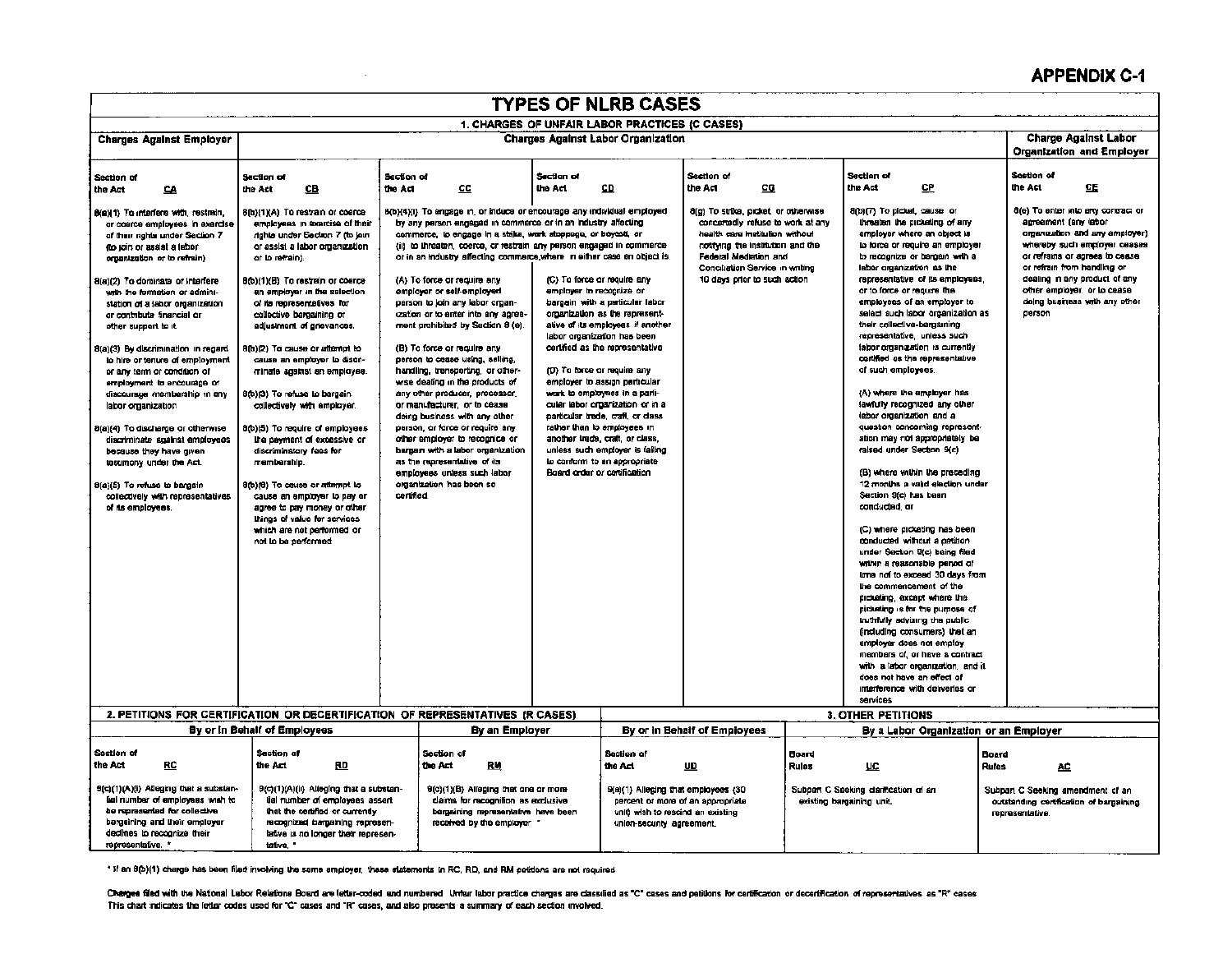#### PROCEDURES IN CASES INVOLVING CHARGES OF UNFAIR LABOR PRACTICES

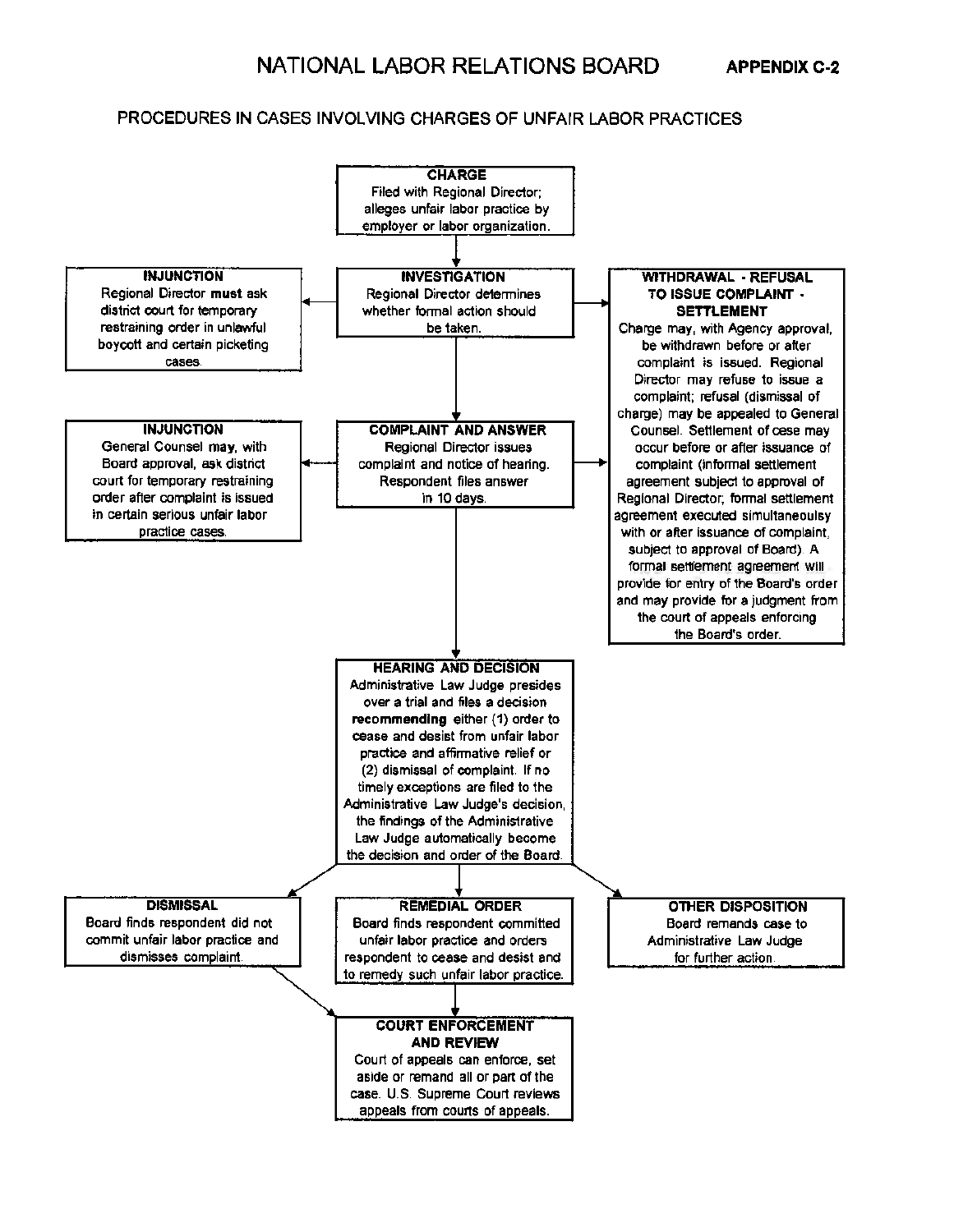NLRB ORDER ENFORCEMENT CHART APPENDIX C-3

~ .•. VOLUNTARY COMPLIANCE If respondent complies voluntarily, case is usually closed by Regional Office. However, Board may still seek court of appeals judgment enforcing its order. **INTERIM INJUNCTION** Court can grant Board temporary restraining order or other relief, pending outcome of enforcement proceeding. **NLRB** REMEDIAL ORDER ---<br>----<u>'</u> APPLICATION FOR COURT ENFORCEMENT --- Board can apply to appropriate court of appeals for a judgment enforcing its order.  $-$ COURT OF APPEALS Court can enforce, set aside, or remand in whole or in part the Board order. Court judgment may be reviewed by Supreme Court. 1 U.S. SUPREME COURT Supreme Court can affirm, reverse, or modify court of appeals' judgment, or remand case for further action. -----<br>PETITION FOR COURT REVIEW Employer, union, employee, or any other person aggrieved by Board's order may ask a court of appeals to review it. If Board has entered a remedial order against petitioner, Board will usually file a cross-application for enforcement of its order.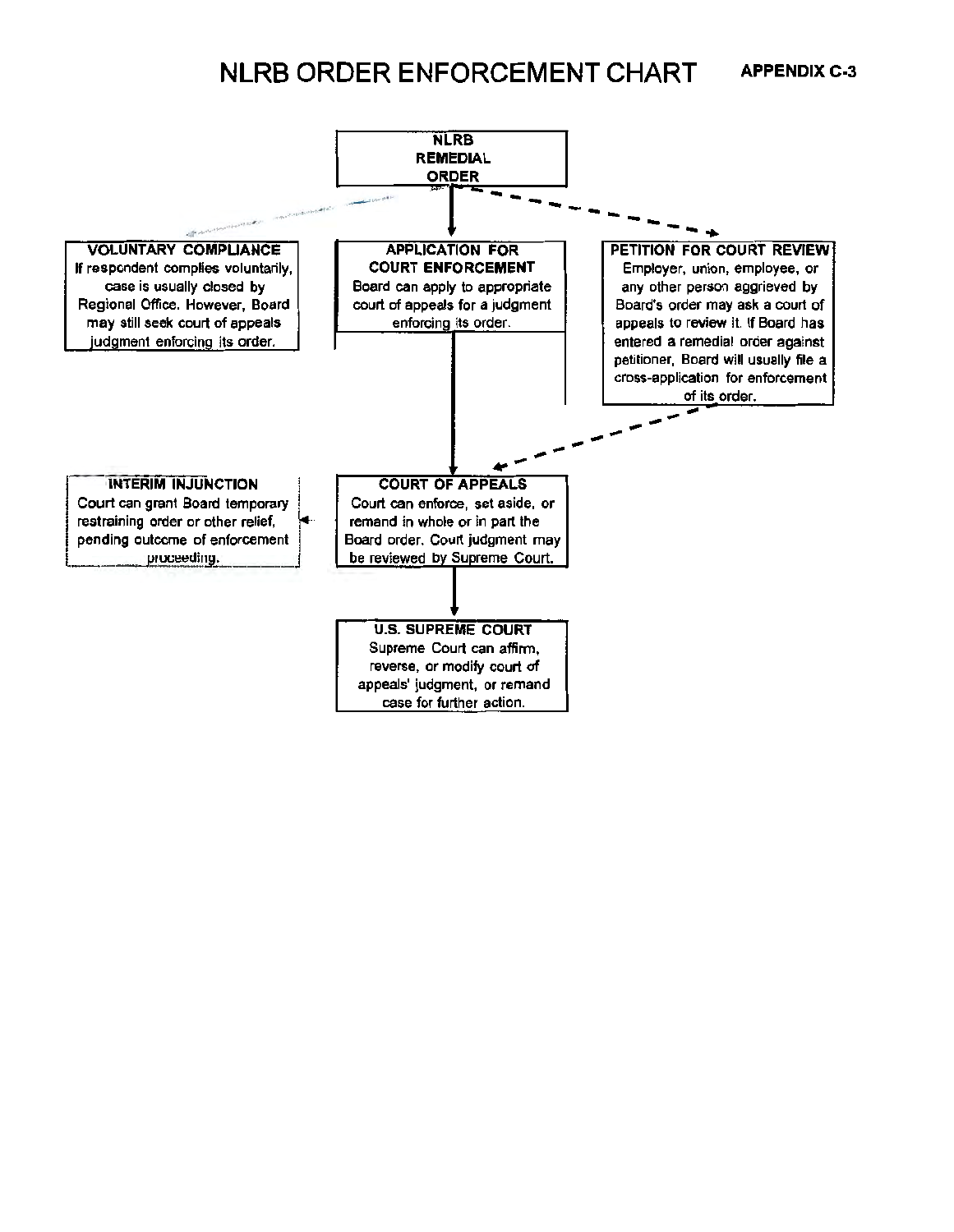### **OUTLINE OF REPRESENTATION PROCEDURES UNDER SECTION 9(c)**

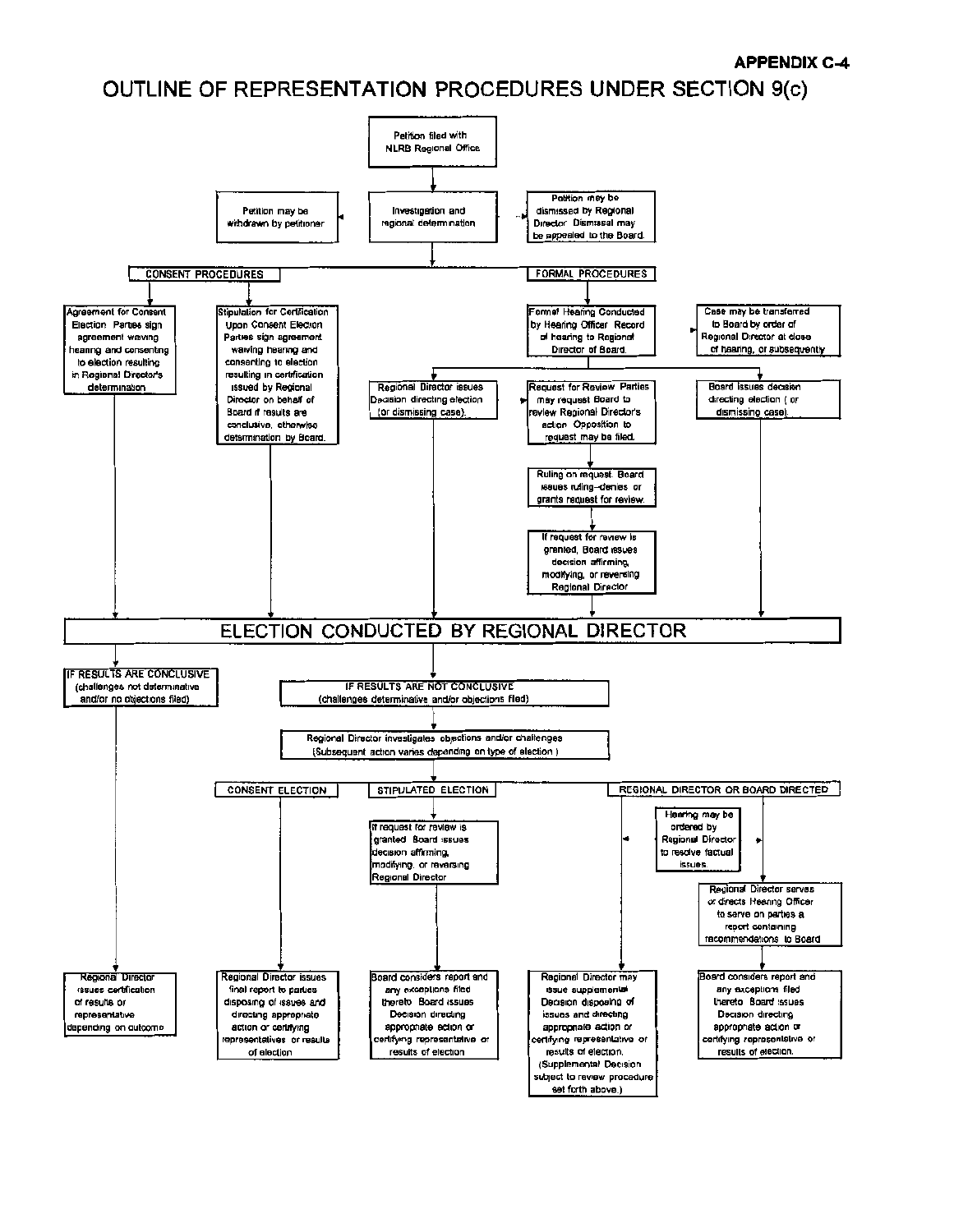Appendix D. Strategic Plan Diagrams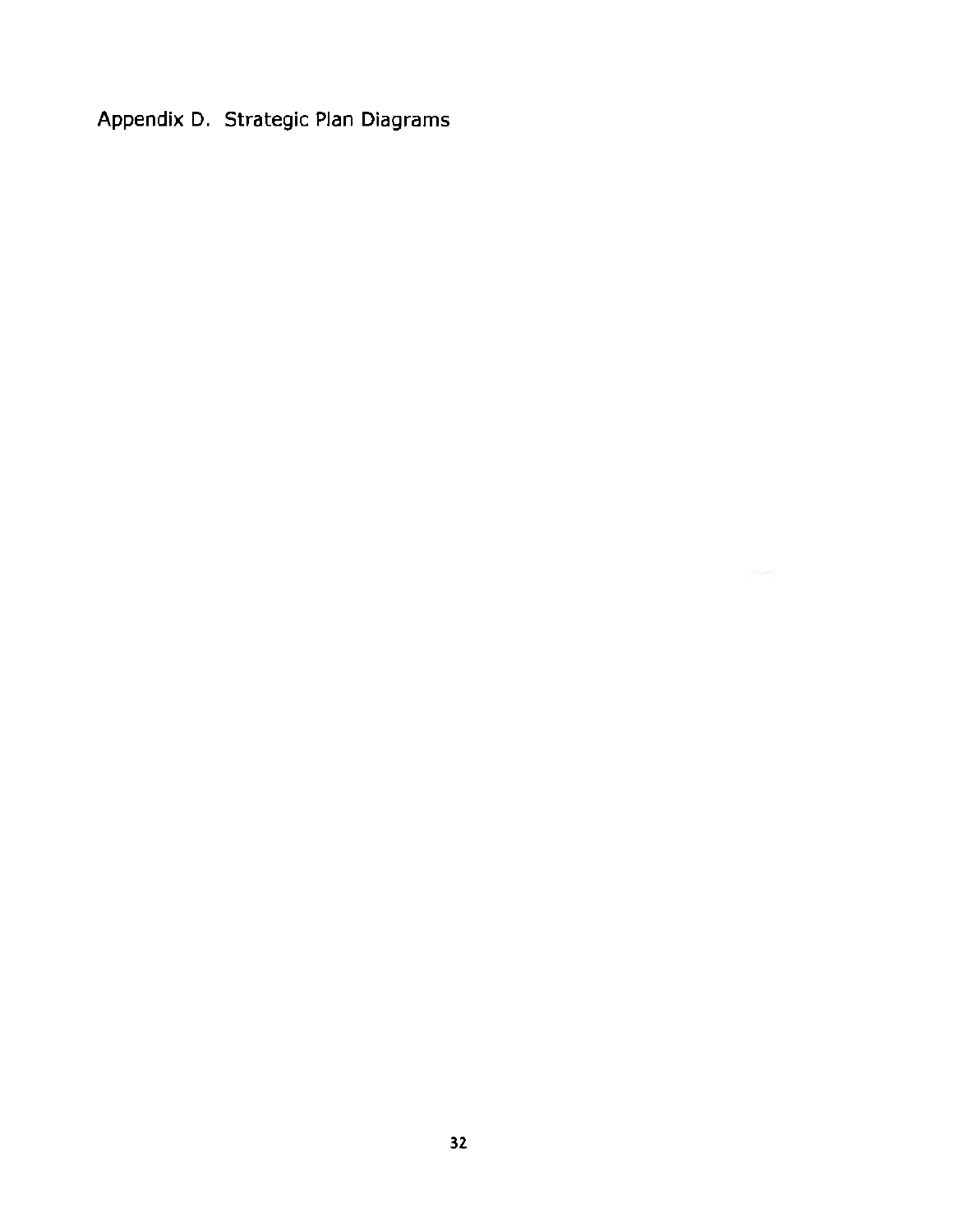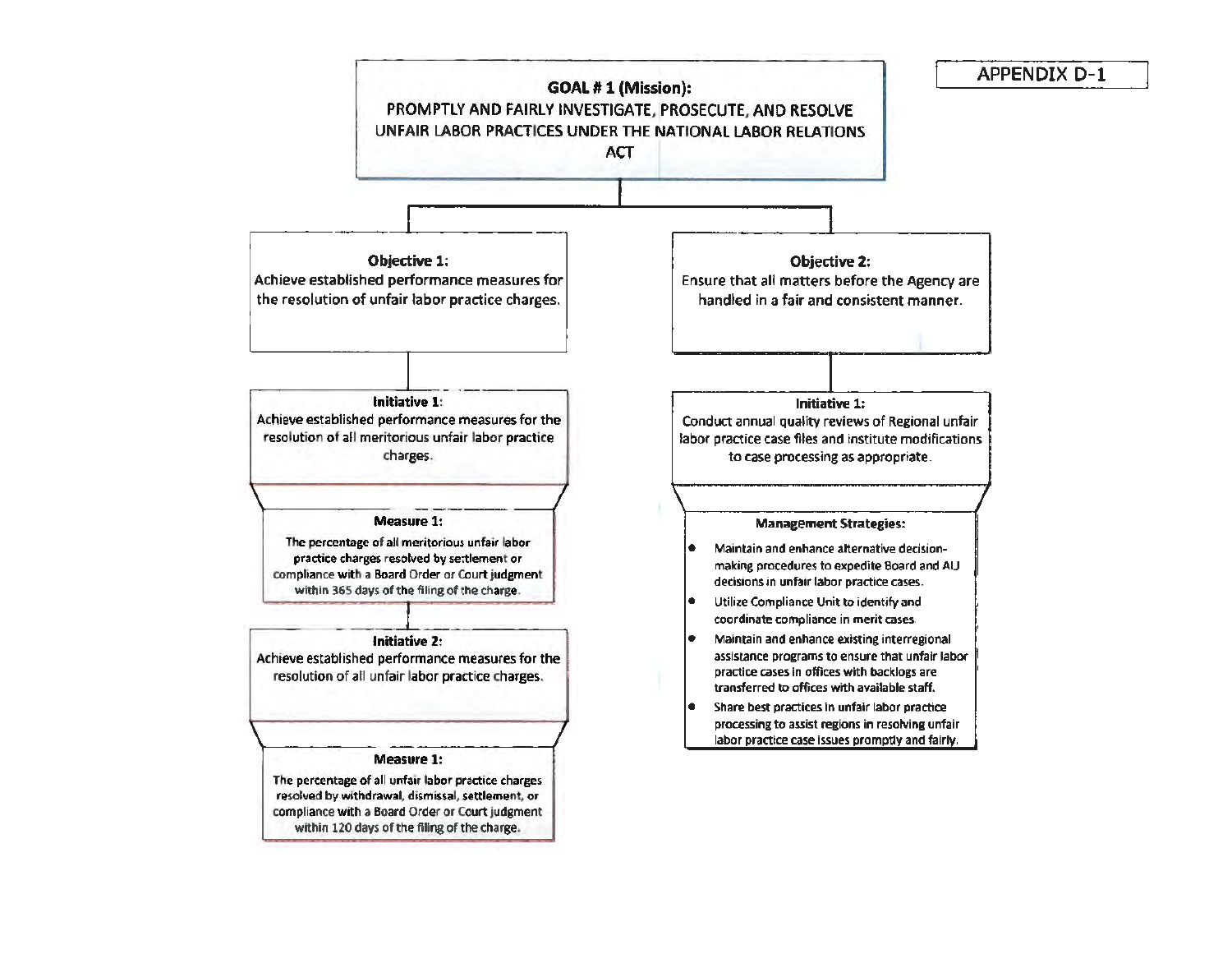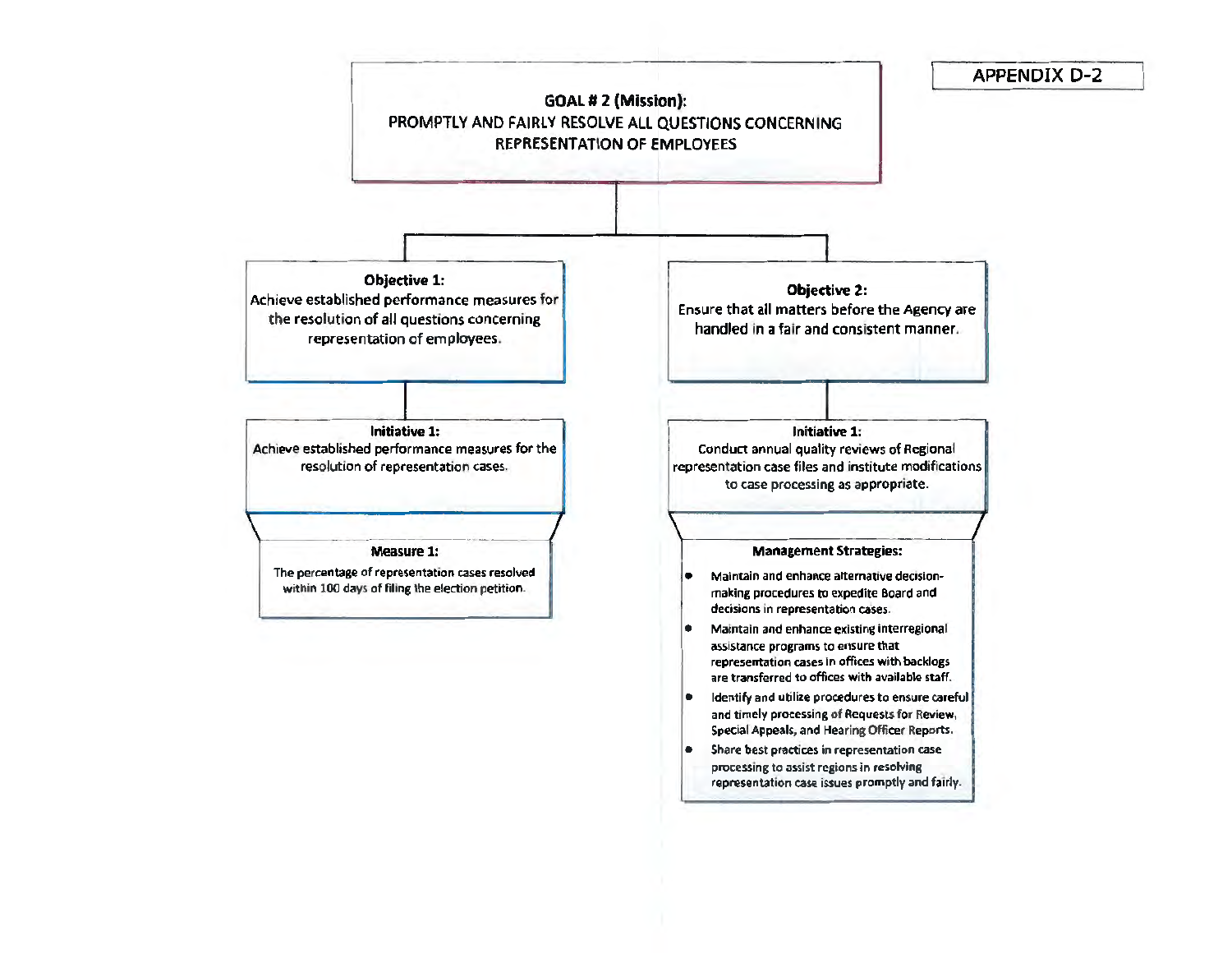#### GOAL# 3 (Support): ACHIEVE ORGANIZATIONAL EXCElLENCE

#### APPENDIX D-3

#### Objective 1: Objective 2:

-

workforce to accomplish our mission. **pride .** pride . pride . pride . pride . pride . pride . pride . pride . pride . pride . pride . pride . pride . pride . pride . pride . pride . pride . pride . pride . pride . pride .

#### Initiative 1: **Initiative 1:** Initiative 1:

Invest in and value all employees through professional development, workplace Invest Improve employee satisfaction and employee engagement. flexibilities, fair treatment, and recognition.

- Maintain a current human capital plan that includes human capital goals, objectives and<br>Strategies and a workforce plan that is consistent with the Human Capital Assessment and<br>Accountability Framework (HCAAF) of the Offic
- Ensure that the Agency's performance management system is results oriented and
- $\bullet$  Demonstrate significant improvement in OPM's assessment of the Agency's performance management syste
- ensure that managers collaborate with the Agency's employees and unions to implement including redeploying the Agency's suggestion program.<br>A source that managers collaborate with the Agency's employees and unions to imple Agency policies and collective bargaining agreements concerning workplace flexibilities. <br>Contributions (for example: Honorary Awards).
- Reduce the number of pending background investigations by 20% each year.
- Enhance employee development and learning opportunities through Skillport, Training Initiative 2:<br>Initiative 2: Initiative 2: Initiative 2: Initiative 2: Initiative 2: Initiative 2: Initiative 2: Initiative 2
- Identify, through updating the workforce plan, core competencies for managers and to the state of the state of the state or to its accomplishments. actions necessary to close skill gaps as required by OPM.

# I

Develop and implement recruitment strategies to ensure a highly qualified and **•** Ensure that each employee is provided with a performance plan and a clear diverse i

#### **Management Strategies:**

- 
- Identify areas in which the Agency can enhance its diversity and talent through annual cultivation, fluiding and programs that encourage collaboration, fluiding collaboration, fluiding, fluiding, fluiding, fluiding, flui
- Attract qualified and diverse applicants, including veterans and persons with disabilities, and the controllation of the controllation of the control of the control of the control of the control of the control of the contr by following OPM and Equal Employment Opportunity Commission (EEOC) guidance and **Management Strategies:** Management Strategies:<br>utilizing best practices of similar agencies.
- Establish working relationships with veterans groups and Department of Labor veterans programs to ensure that outreach efforts to veterans are diversity and inclusion.

Recruit, develop, and retain a highly motivated, talented, and diverse Promote a culture of professionalism, mutual respect, and organizational

-

.

# Management Strategies: Management Strategies: Management Strategies: Management Strategies: Management Strategies: Management Strategies: Management Strategies: Management Strategies: Management Strategies: Management Stra

- 
- 
- aligned with the Agency's goals and objectives. Increase the Derical employee of Federal employee<br>Viewpoint Survey responders who are satisfied or very satisfied.
	- Develop a collaborative program to encourage employee creativity and innovation
	-

Ensure that employees are aware of the Agency's mission and how they contribute

#### , Management Strategies:

- Initiative 2: Review and enhance the employee on boarding program .
	- understanding of management's expectations.
- '\.. / Enhance publicity of significant organizational accomplishments .

Comply with OPM's hiring reform which tracks time spent to fill vacancies.<br>
Cultivate and promote Agency programs that encourage collaboration, flexibility, diversity and mutual respect to enable individuals to contribute to their full

- Demonstrate leadership accountability, commitment, and involvement regarding
- consistent with OPM, congressional and Presidential directives. **For a set of the involve employees as participants and responsible agents of diversity, mutual respect and** inclusion.
	- Encourage partlcipation in special emphasis observances.